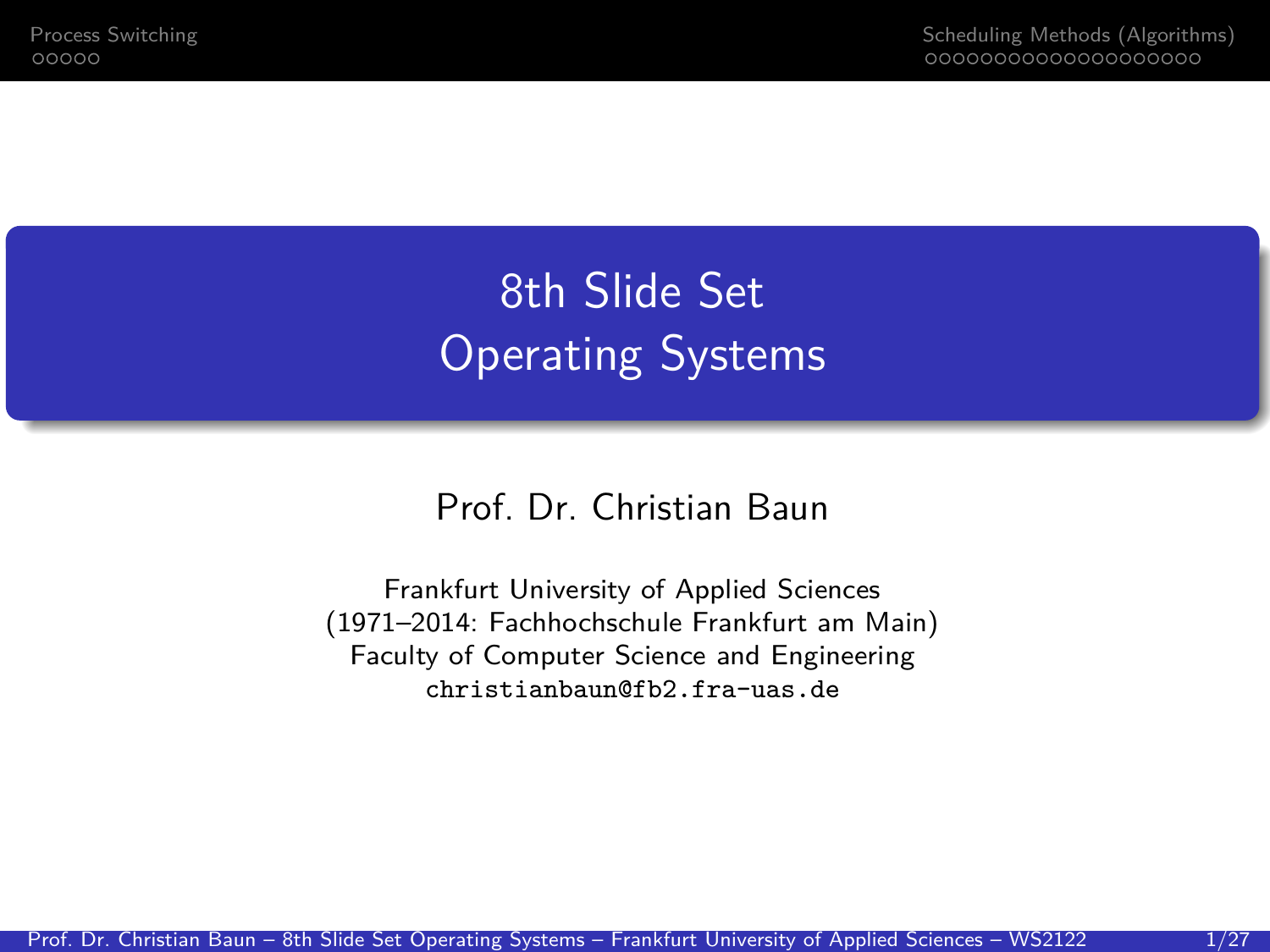#### Learning Objectives of this Slide Set

- At the end of this slide set You know/understand. . .
	- what steps the **dispatcher** carries out for switching between processes
	- what **scheduling** is
		- how **preemptive scheduling** and **non-preemptive scheduling** works
		- **•** the functioning of several common **scheduling methods**
		- how **scheduling in modern operating systems** works in detail

In SS2019 I erased all scheduling algorithms (SJF/SRTF/LJF/LRTF/HRRN) from my course material that require to know how long it takes for each process until its termination. In other words, these algorithms need to now, how long is the execution time of each process. In practice this is almost never the case (<del>=</del> unrealistic)

**Operating Systems** Processe Exercise sheet 8 repeats the contents of this slide set Synchronizatio which are relevant for these **Te System** ......... 110001011 learning objectives Homen Management

Prof. Dr. Christian Baun – 8th Slide Set Operating Systems – Frankfurt University of Applied Sciences – WS2122 2/27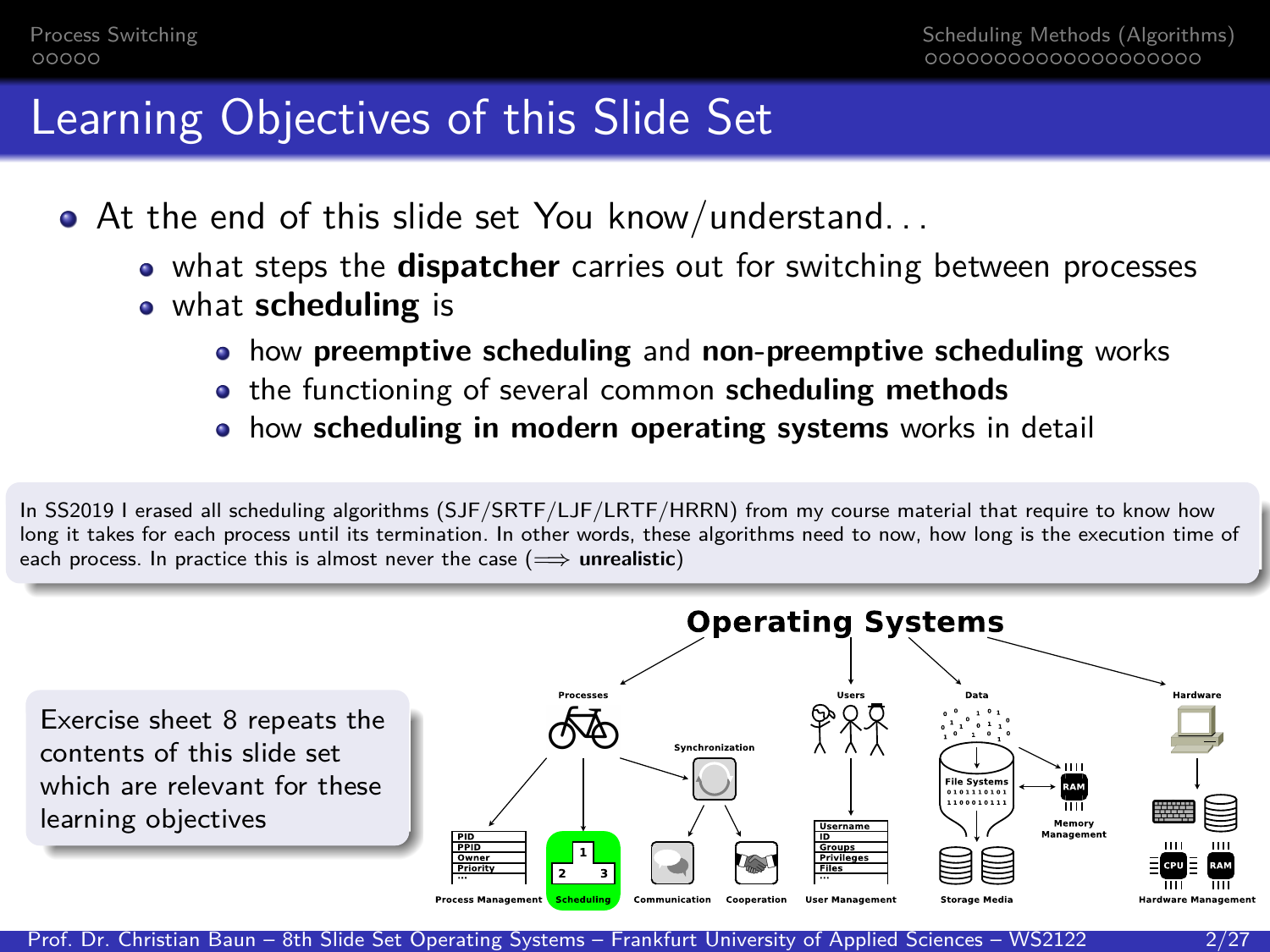### <span id="page-2-0"></span>Process Switching – The Dispatcher  $(1/2)$

- Tasks of multitasking operating systems are among others:
	- **Dispatching**: Switching of the CPU during a process switch
	- **Scheduling**: Determination of the point in time when the process switch occurs and of the execution order of the processes
- The **dispatcher** carries out the state transitions of the processes

#### We already know...

- During process switching, the dispatcher removes the CPU from the running process and assigns it to the process, which is the first one in the queue
- For transitions between the states ready and blocked, the dispatcher removes the corresponding process control blocks from the status lists and accordingly inserts them new
- Transitions from or to the state running always imply a switch of the process, which is currently executed by the CPU

#### If a process switches into the state running or from the state running to another state, the dispatcher needs to. . .

- back up the context (register contents) of the executed process in the process control block
- **Q** assign the CPU to another process
- $\bullet$ import the context (register contents) of the process, which will be executed next, from its process control block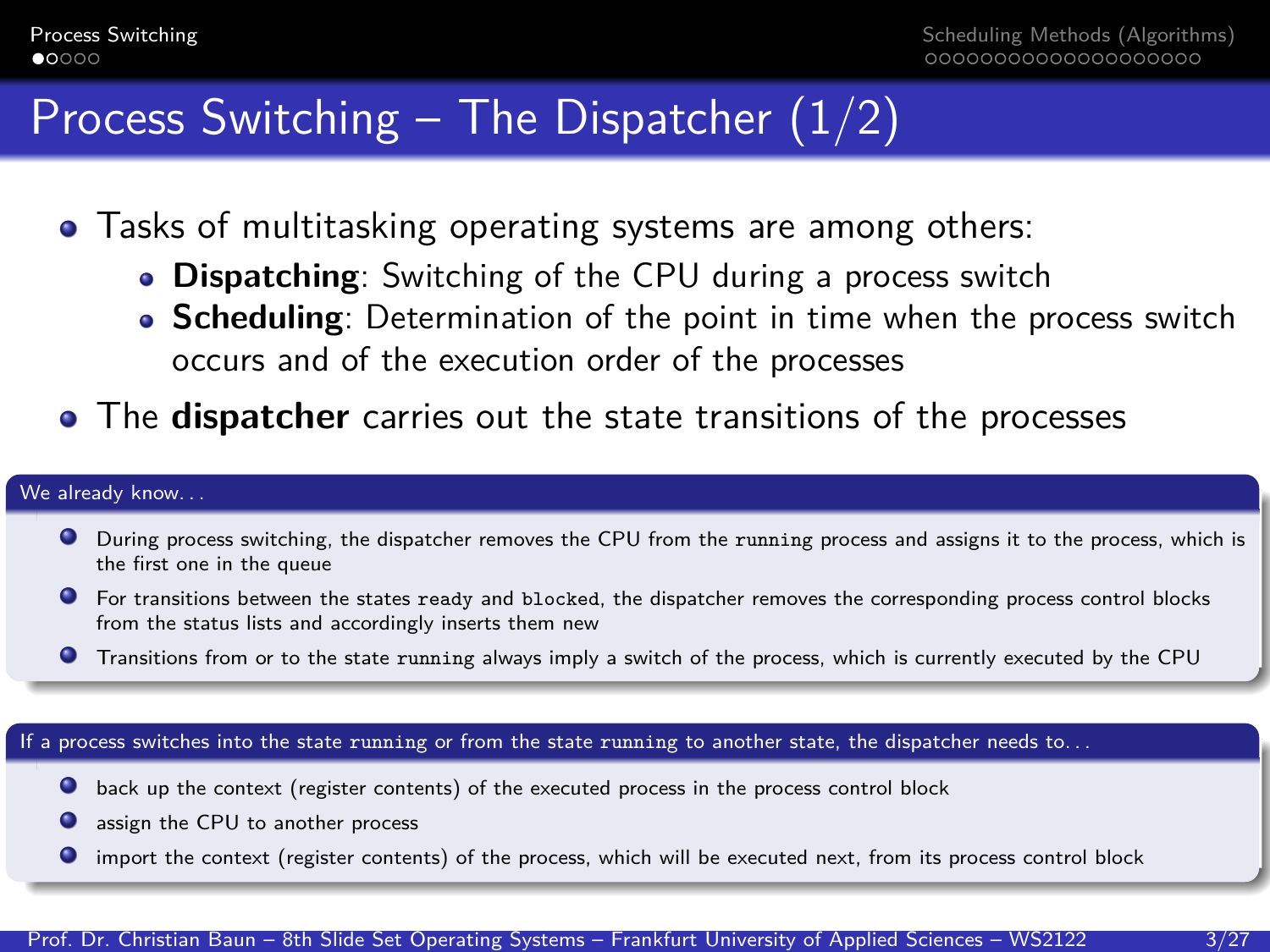# Process Switching – The Dispatcher (2/2)

#### The system idle process

- **•** Windows operating systems since Windows NT ensure that the CPU is assigned to a process at any time
- **O** If no process is in the state ready, the **system idle process** gets the CPU assigned
- **•** The system idle process is always active and has the lowest priority
- Due to the system idle process, the scheduler must never consider the case that no active process exists
- Since Windows 2000, the system idle process puts the CPU into a power-saving mode
- **•** For each CPU core (in hyperthreading systems for each logical CPU), exists a system idle process

|      | <b>E</b> Windows Task Manager                       |                      |            |                            |  |  |  |  |
|------|-----------------------------------------------------|----------------------|------------|----------------------------|--|--|--|--|
| File | View Shut Down<br>Options                           | Help                 |            |                            |  |  |  |  |
|      | Processes<br>Applications                           | Performance          | Networking | Lisers                     |  |  |  |  |
|      |                                                     |                      |            |                            |  |  |  |  |
|      | Image Name                                          | Liser Name           | CPLI       | Mem Usage                  |  |  |  |  |
|      | System Idle Process SYSTEM                          |                      | 99         | 16K                        |  |  |  |  |
|      | spoolsv.exe                                         | <b>SYSTEM</b>        | 00         | 4,236K                     |  |  |  |  |
|      | wscntfy.exe                                         | <b>BNC</b>           | 00         | 1.904K                     |  |  |  |  |
|      | svchost.exe                                         | <b>LOCAL SERVICE</b> | 00         | 4.292K                     |  |  |  |  |
|      | taskmgr.exe                                         | <b>BNC</b>           | nn         | 3.816K                     |  |  |  |  |
|      | svchost.exe                                         | NETWORK SERVICE      | 00         | 3,320K                     |  |  |  |  |
|      | explorer.exe                                        | <b>BNC</b>           | 00         | 12,876K                    |  |  |  |  |
|      | wuauclt.exe                                         | <b>SYSTEM</b>        | 00         | 8.196K                     |  |  |  |  |
|      | svchost.exe                                         | <b>SYSTEM</b>        | 00         | 25.212K                    |  |  |  |  |
|      | alg.exe                                             | <b>LOCAL SERVICE</b> | 00         | 3.348K                     |  |  |  |  |
|      | sychost.exe                                         | NETWORK SERVICE      | nn         | 3.960K                     |  |  |  |  |
|      | sychost.exe                                         | SYSTEM               | nn         | 4,604K                     |  |  |  |  |
|      | Isass.exe                                           | <b>SYSTEM</b>        | 00         | 4,220K                     |  |  |  |  |
|      | services.exe                                        | <b>SYSTEM</b>        | 00         | 3.056K                     |  |  |  |  |
|      | winlogon.exe                                        | <b>SYSTEM</b>        | 00         | 1.352K                     |  |  |  |  |
|      | csrss.exe                                           | <b>SYSTEM</b>        | 00         | 2,872K                     |  |  |  |  |
|      | wmipryse.exe                                        | <b>SYSTEM</b>        | nn         | 4.988K                     |  |  |  |  |
|      | smss.exe                                            | SYSTEM               | nn         | 356 K                      |  |  |  |  |
|      | msjexer.exe                                         | SYSTEM               | nn         | 5.504K                     |  |  |  |  |
|      | Show processes from all users<br><b>End Process</b> |                      |            |                            |  |  |  |  |
|      | Processes: 20                                       | CPU Usage: 0%        |            | Commit Charge: 97M / 3943M |  |  |  |  |

#### <https://unix.stackexchange.com/questions/361245/what-does-an-idle-cpu-process-do>

"In Linux, one idle task is created for every CPU and locked to that processor; whenever there's no other process to run on that CPU, the idle task is scheduled. Time spent in the idle tasks appears as "idle" time in tools such as top. . . "

Prof. Dr. Christian Baun – 8th Slide Set Operating Systems – Frankfurt University of Applied Sciences – WS2122 4/27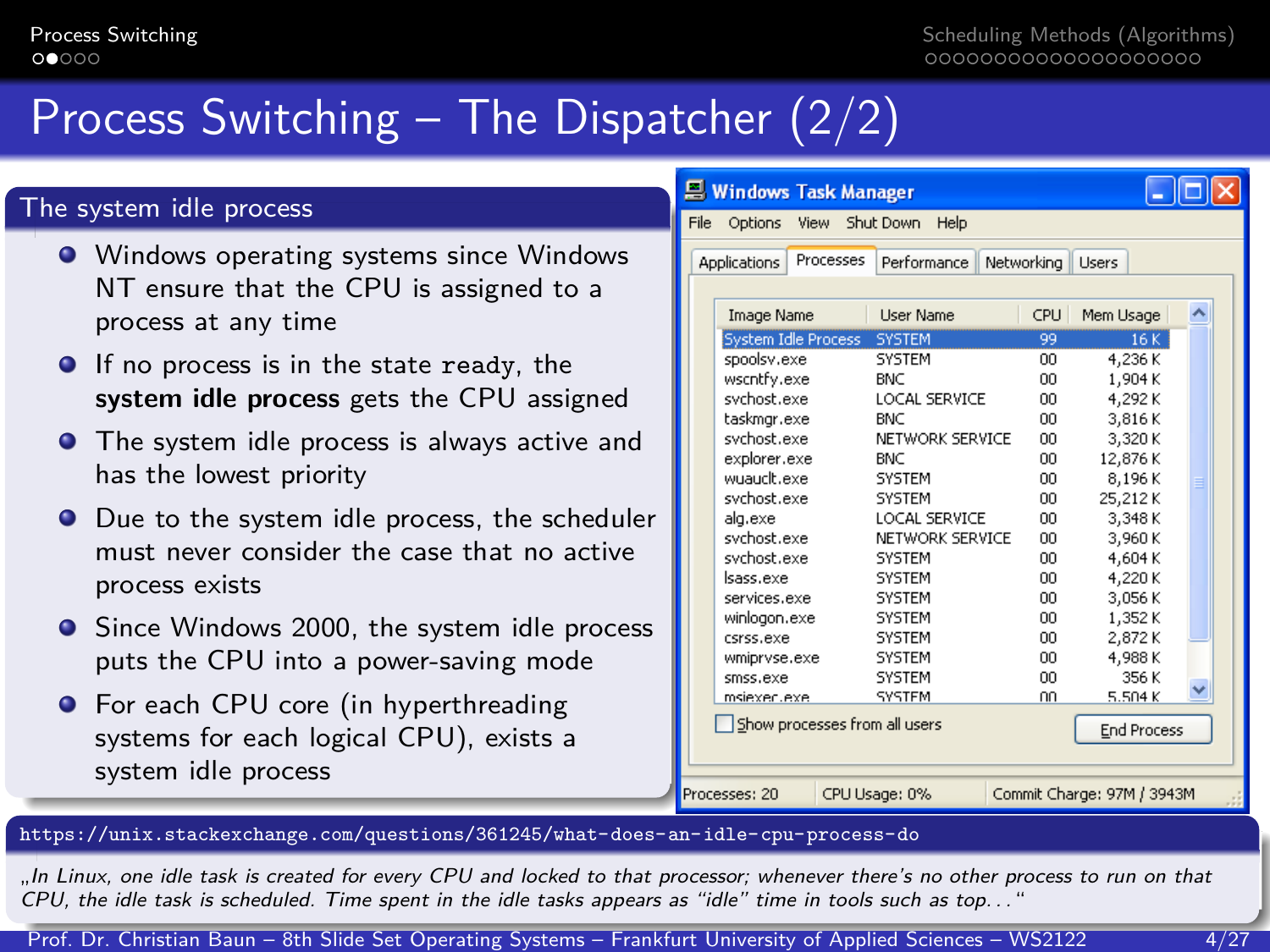# Scheduling Criteria and Scheduling Strategies

- During scheduling, the operating system specifies the execution order of the processes in the state ready
- **No scheduling strategy. . .**
	- **is optimally suited for each system**
	- **can take all scheduling criteria optimal into account**
		- Scheduling criteria are among others CPU load, response time (latency), turnaround time, throughput, efficiency, real-time behavior (compliance with deadlines), waiting time, overhead, fairness, consideration of priorities, even resource utilization. . .
- When choosing a scheduling strategy, a **compromise** between the scheduling criteria must always be found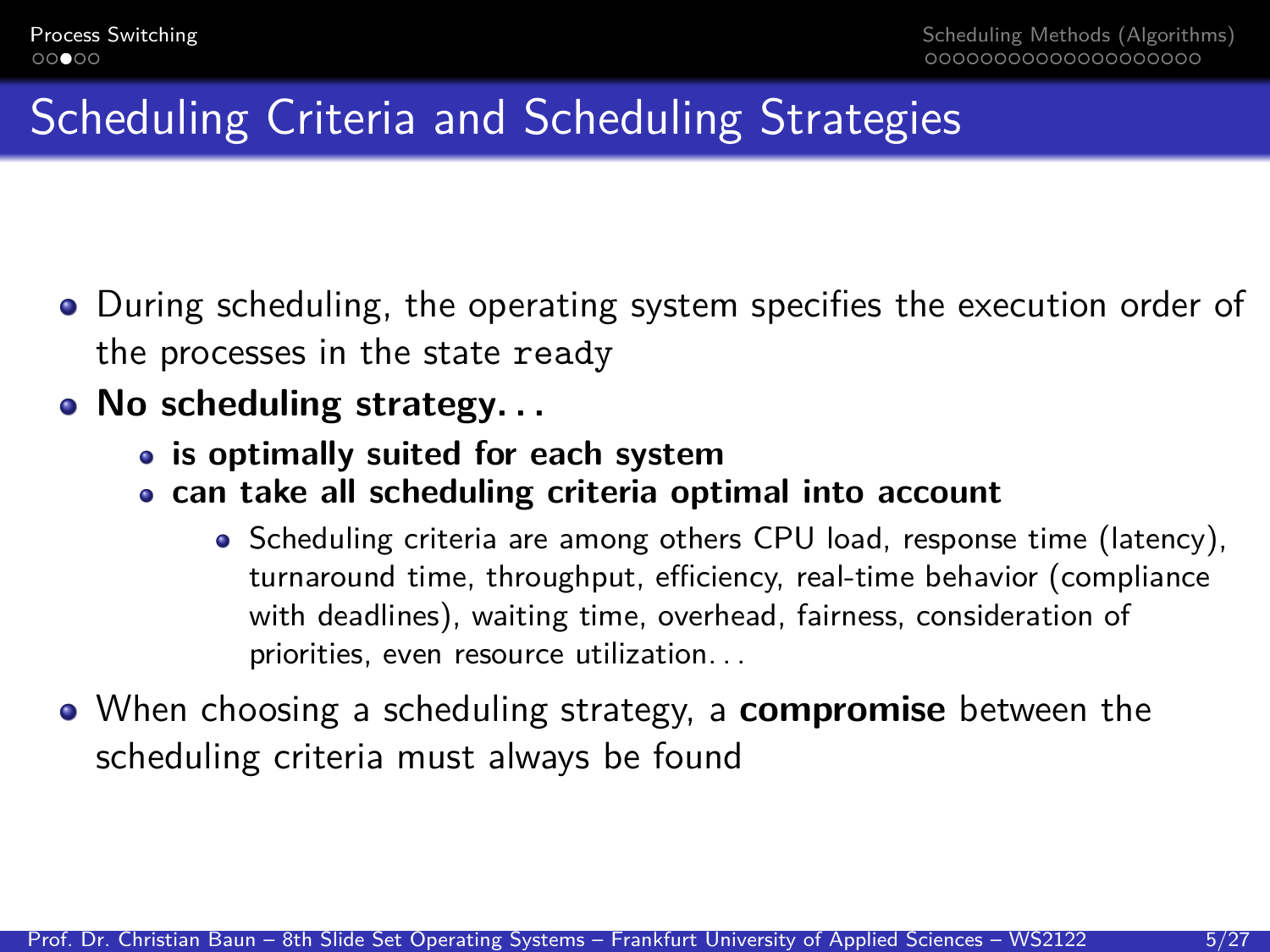#### Non-preemptive and preemptive Scheduling

- 2 classes of scheduling strategies exist
	- **Non-preemptive scheduling** or **cooperative scheduling**
		- A process, which gets the CPU assigned by the scheduler, remains control over the CPU until its execution is finished or it gives the control back on a voluntary basis
		- Problematic: A process may occupy the CPU for as long as it wants

Examples: Windows 3.x, MacOS 8/9, Windows 95/98/Me (for 16-Bit processes)

#### **Preemptive scheduling**

- The CPU may be removed from a process before its execution is completed
- If the CPU is removed from a process, it is paused until the scheduler again assigns the CPU to it
- Drawback: Higher overhead compared with non-preemptive scheduling
- The benefits of preemptive scheduling, especially the consideration of process priorities, outweighs the drawbacks

Examples: Linux, MacOS X, Windows 95/98/Me (for 32-Bit processes), Windows NT (incl. XP/Visa/7/8/10/11), FreeBSD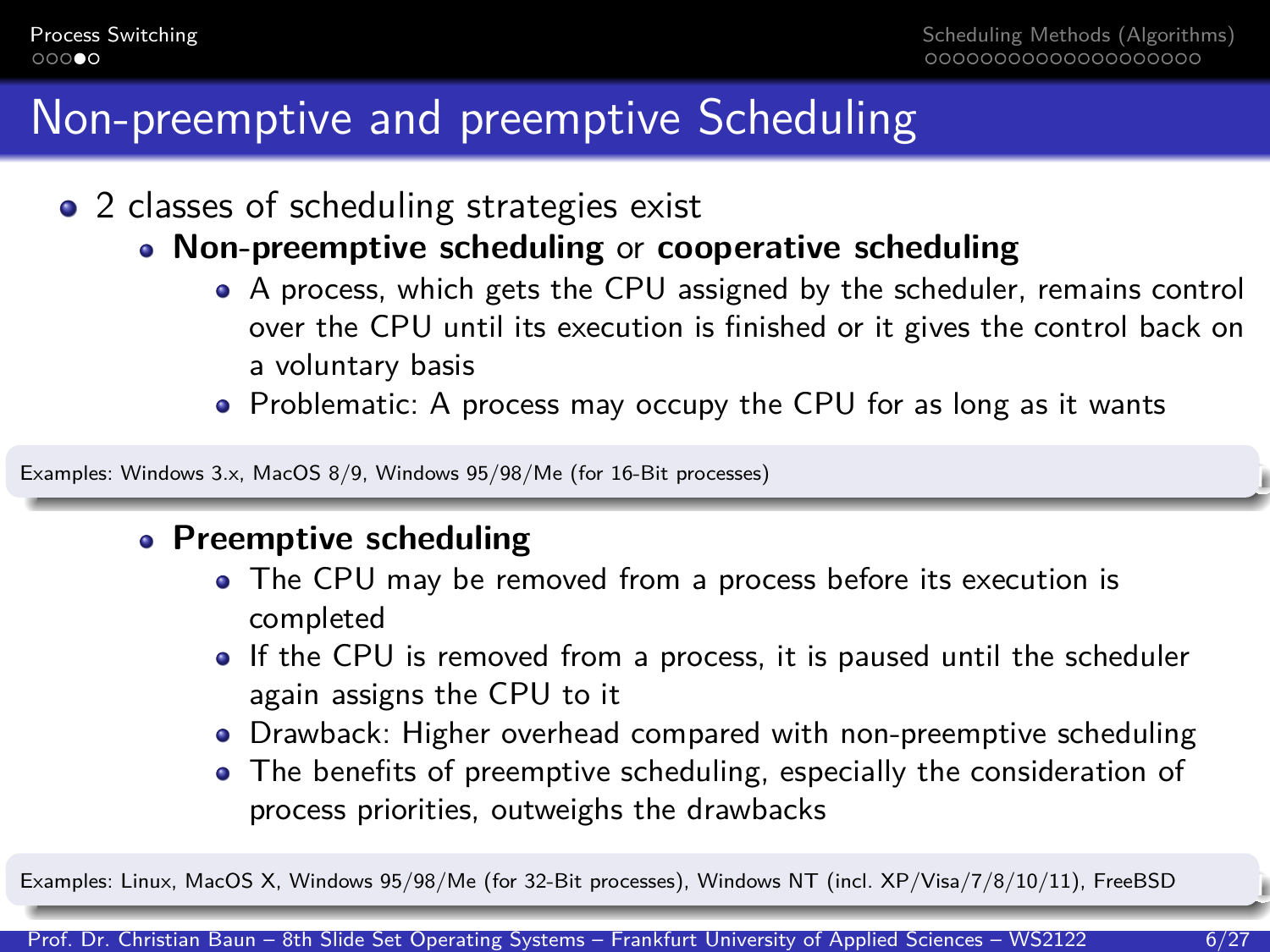#### Impact on the overall Performance of a Computer

- This example demonstrates the impact of the scheduling method used on the overall performance of a computer
	- The processes  $P_A$  and  $P_B$  are to be executed one after the other

| Process | CPU             |  |
|---------|-----------------|--|
|         | time            |  |
| А       | 24 ms           |  |
| R       | 2 <sub>ms</sub> |  |

- If a short-running process runs before a long-running process, the runtime and waiting time of the long process process get **slightly worse**
- If a long-running process runs before a short-running process, the runtime and waiting time of the short process get **significantly worse**

| <b>Execution</b> | Runtime |   | Average                                                                              | <b>Waiting time</b> |  | Average      |  |
|------------------|---------|---|--------------------------------------------------------------------------------------|---------------------|--|--------------|--|
| order            | A       | в | runtime                                                                              | A B                 |  | waiting time |  |
|                  |         |   | $P_A, P_B$ 24 ms 26 ms $\frac{24+26}{2} = 25$ ms 0 ms 24 ms $\frac{0+24}{2} = 12$ ms |                     |  |              |  |
|                  |         |   | $P_B, P_A$ 26 ms 2 ms $\frac{2+26}{2} = 14$ ms 2 ms 0 ms $\frac{0+2}{2} = 1$ ms      |                     |  |              |  |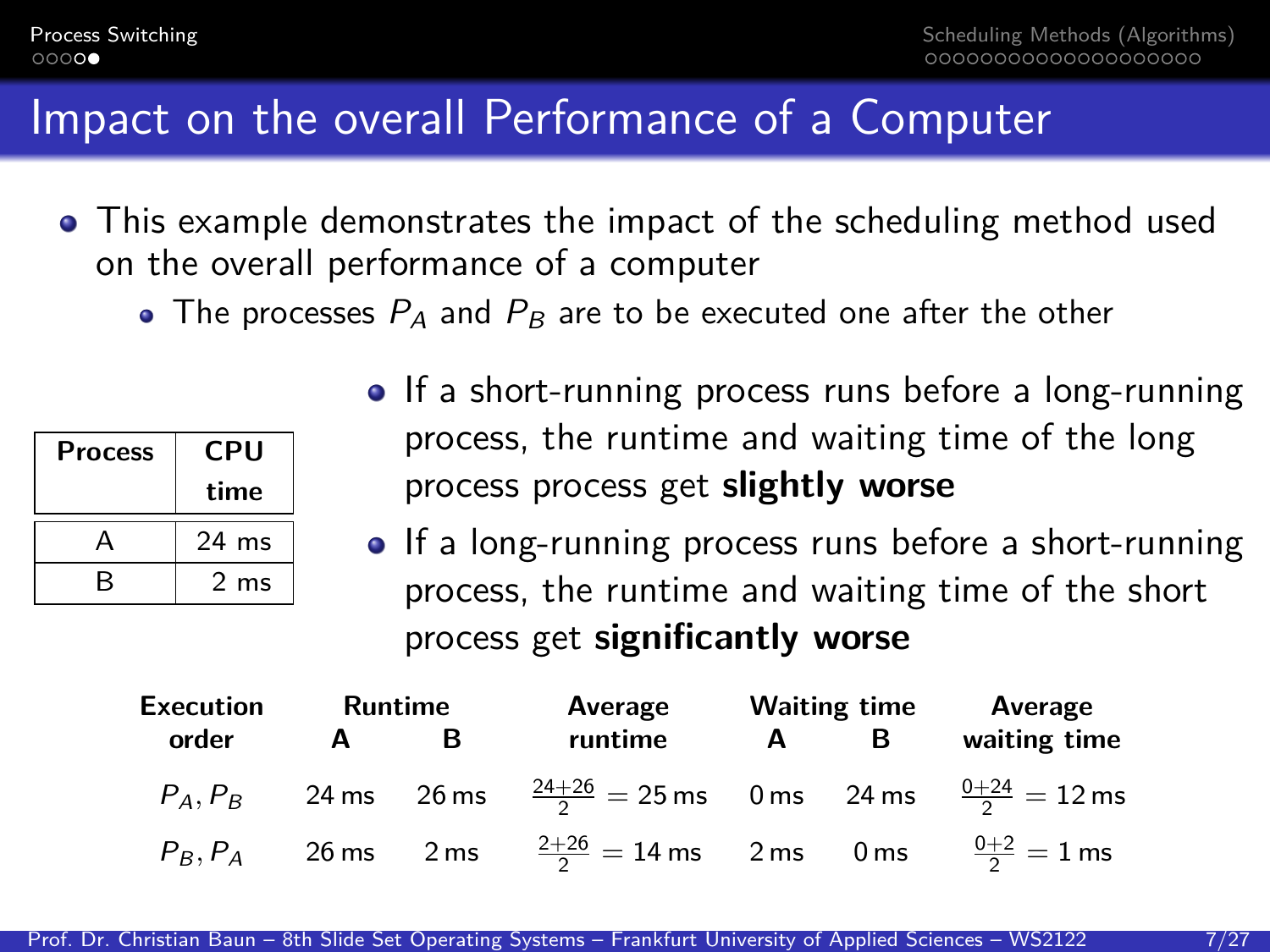# <span id="page-7-0"></span>Scheduling Methods

- Several scheduling methods (algorithms) exist
	- Each method tries to comply with the well-known scheduling criteria and principles in varying degrees
- Some scheduling methods:
	- **Priority-driven scheduling**
	- **First Come First Served** (FCFS) = **First In First Out** (FIFO)
	- **Last Come First Served** (LCFS)
	- **Round Robin** (RR) with time quantum
	- **Shortest/Longest Job First** (SJF/LJF)
	- **Shortest/Longest Remaining Time First** (SRTF/LRTF)
	- **Highest Response Ratio Next** (HRRN)
	- **Earliest Deadline First** (EDF)
	- **Fair-share scheduling**
	- **Static multilevel scheduling**
	- **Multilevel feedback scheduling**
	- **Completely Fair Scheduler** (CFS)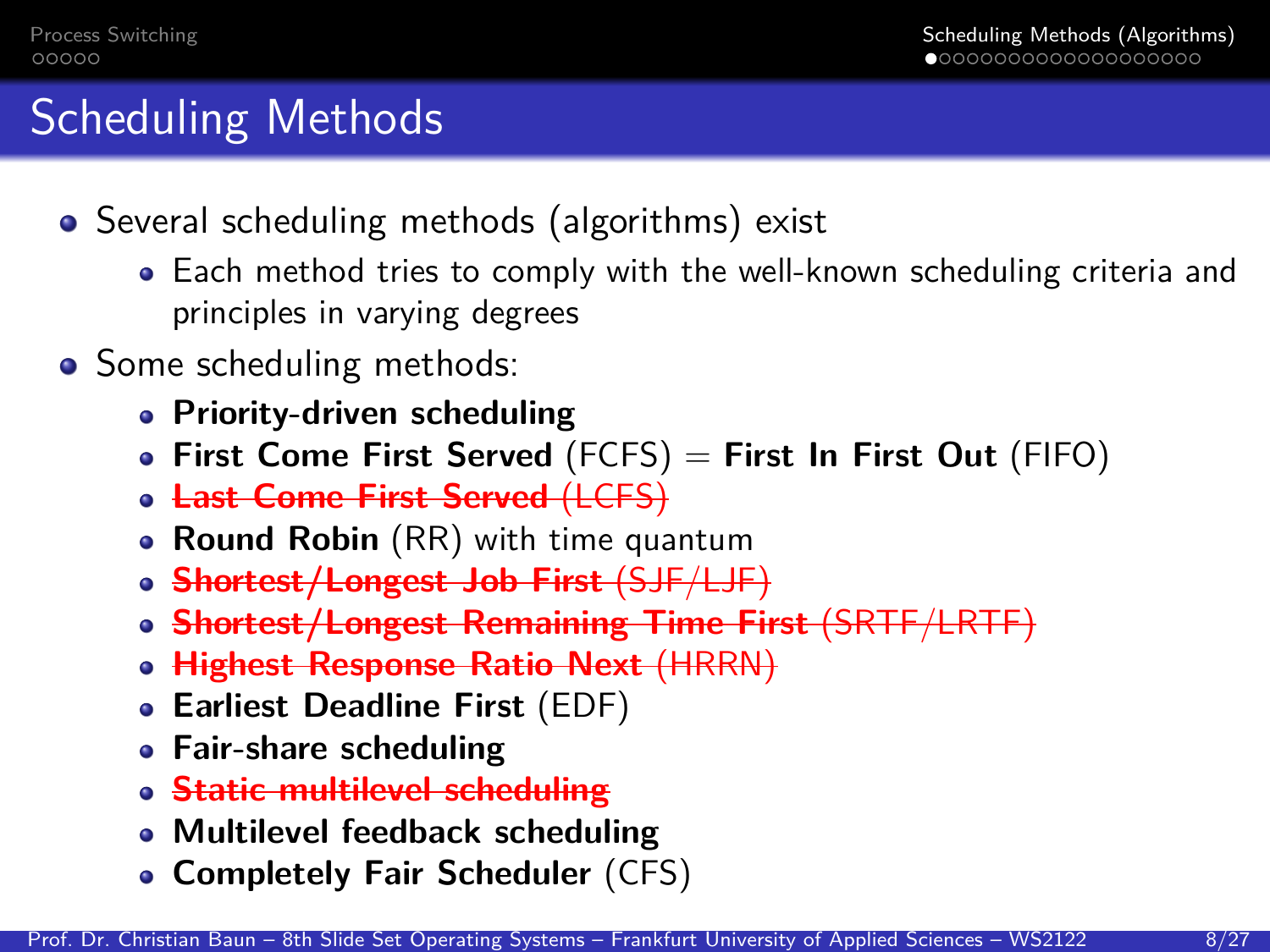#### Modern operating systems often implement several scheduling methods

- In Linux e.g. each processes is assigned to a specific scheduling method
- **•** For "real-time" processes...
	- SCHED\_FIFO (priority-driven scheduling, non-preemptive)
	- SCHED\_RR (preemptive)
	- SCHED\_DEADLINE (EDF scheduling, preemptive)
- **For ..normal" processes...** 
	- $\bullet$  SCHED OTHER (default Linux time-sharing scheduling) implemented as...
		- Multilevel Feedback Scheduling (until Kernel 2.4)
		- O(1) scheduler (Kernel 2.6.0 until 2.6.22)
		- Completely Fair Scheduler (since Kernel 2.6.23)

```
$ ps a | grep okular
                        0:04 okular bts_WS2122_slideset_08_en.pdf
$ chrt -p 361443
pid 361443 's current scheduling policy : SCHED_OTHER
pid 361443's current scheduling priority: 0
 SCHED_OTHER: chrt -o -p PRIO PID
```

```
SCHED_FIFO: chrt -f -p PRIO PID<br>SCHED RR: chrt -r -p PRIO PID
             chrt -r -p PRIO PID
SCHED_DEADLINE: chrt -d –sched-runtime NS –sched-deadline NS –sched-period NS 0 PID
```
"A SCHED\_DEADLINE task should receive runtime microseconds of execution time every period microseconds, and these runtime microseconds are available within deadline microseconds from the beginning of the period." Source: <https://www.kernel.org/doc/Documentation/scheduler/sched-deadline.txt>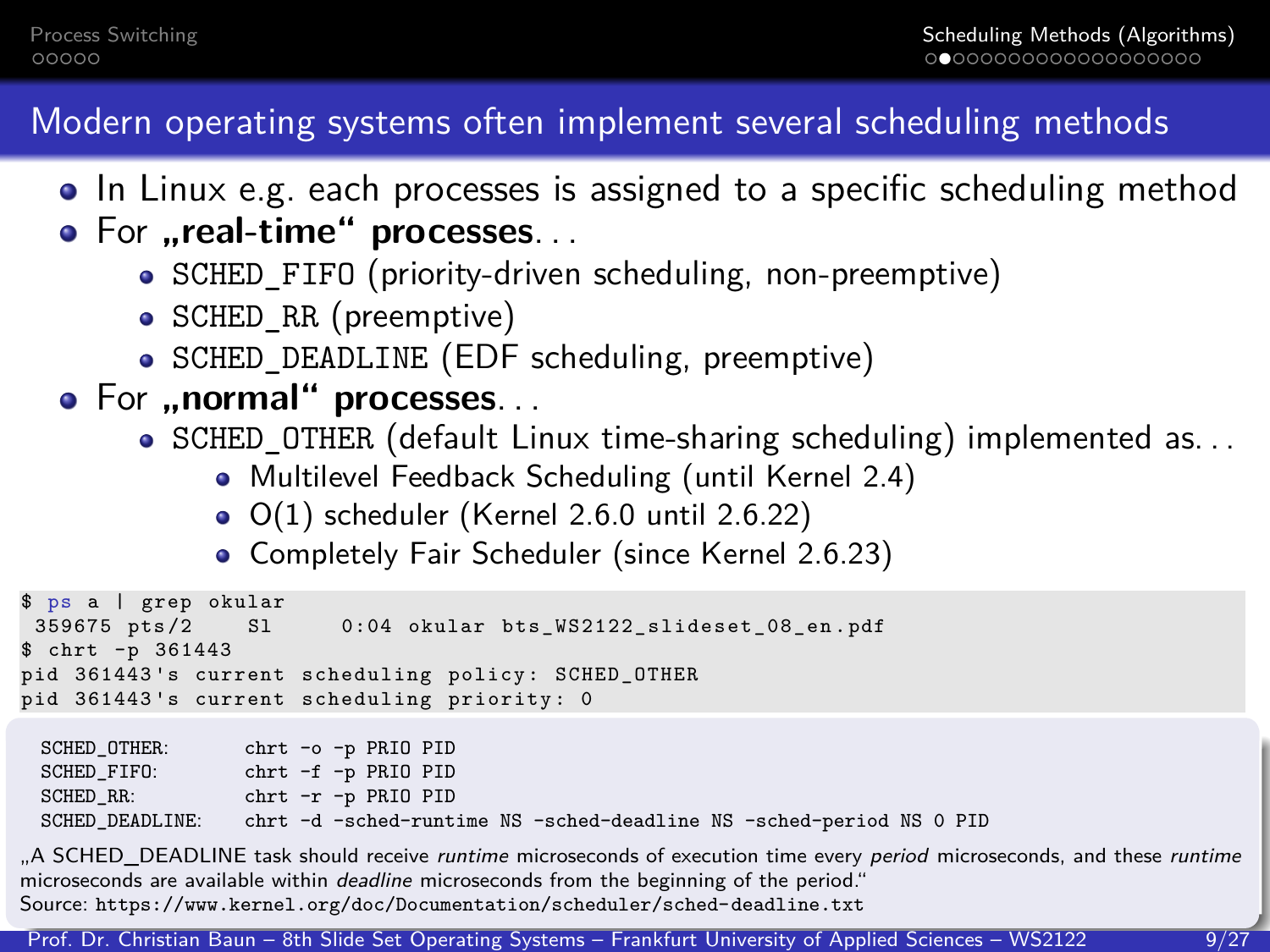## Priority-driven Scheduling

- $\bullet$  Processes are executed according to their priority (= importance or urgency)
- The highest priority process in state ready gets the CPU assigned
	- The priority may depend on various criteria, such as static (assigned) priority level, required resources, rank of the user, demanded real-time criteria,. . .
- Can be **preemptive** and **non-preemptive**
- The priority values can be assigned **static** or **dynamic**
	- Static priorities remain unchanged throughout the lifetime of a process, and are often used in real-time systems
	- Dynamic priorities are adjusted from time to time =⇒ **Multilevel feedback scheduling** (see slide 21)
- Risk of (static) priority-driven scheduling: Processes with low priority values may starve  $(\implies$  this is not fair)
- Priority-driven scheduling can be used for interactive systems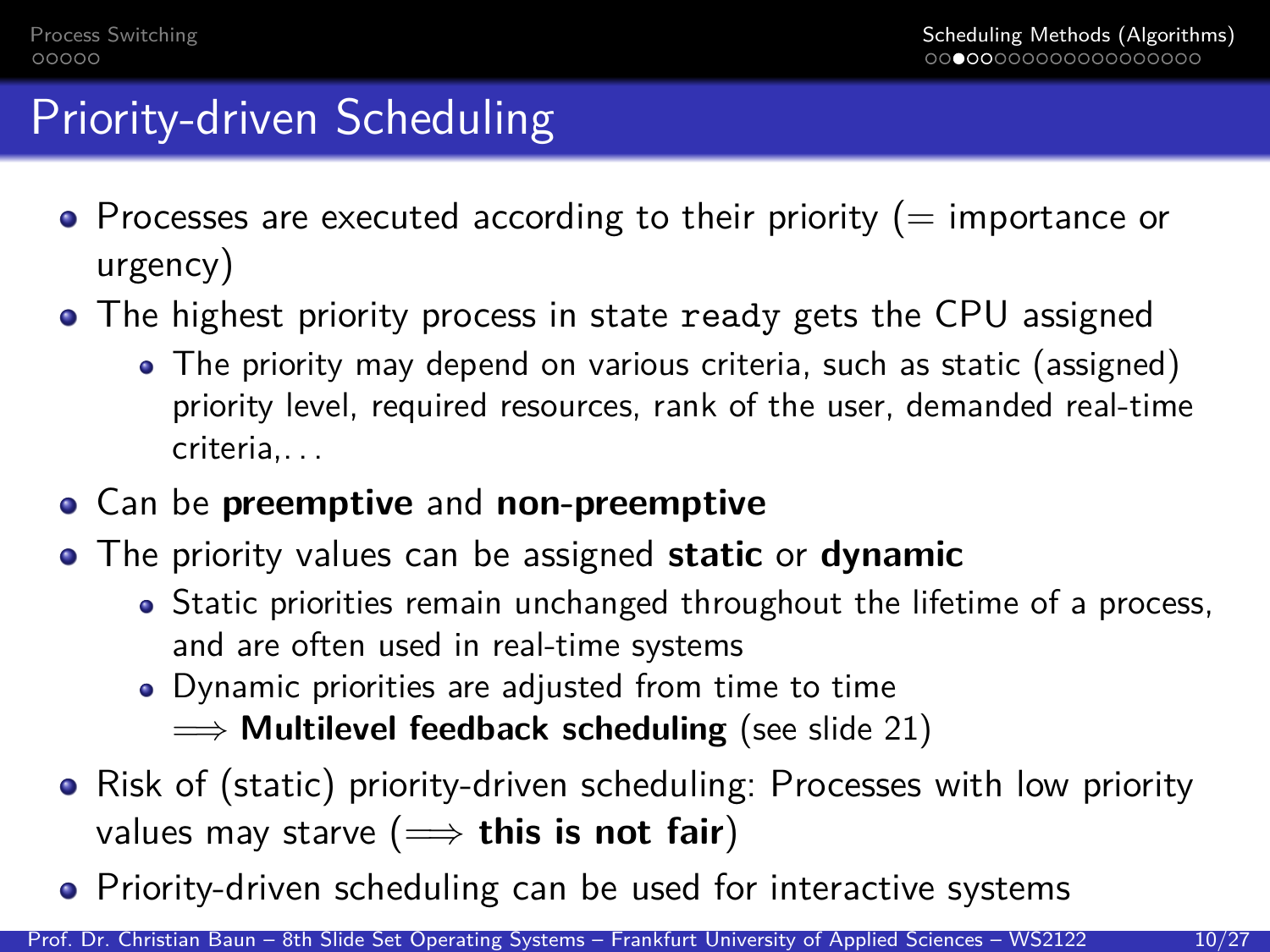### Priority-driven Scheduling



Source: William Stallings. Operating Systems. 4<sup>th</sup> edition. Prentice Hall (2001). P.401

Prof. Dr. Christian Baun – 8th Slide Set Operating Systems – Frankfurt University of Applied Sciences – WS2122 11/27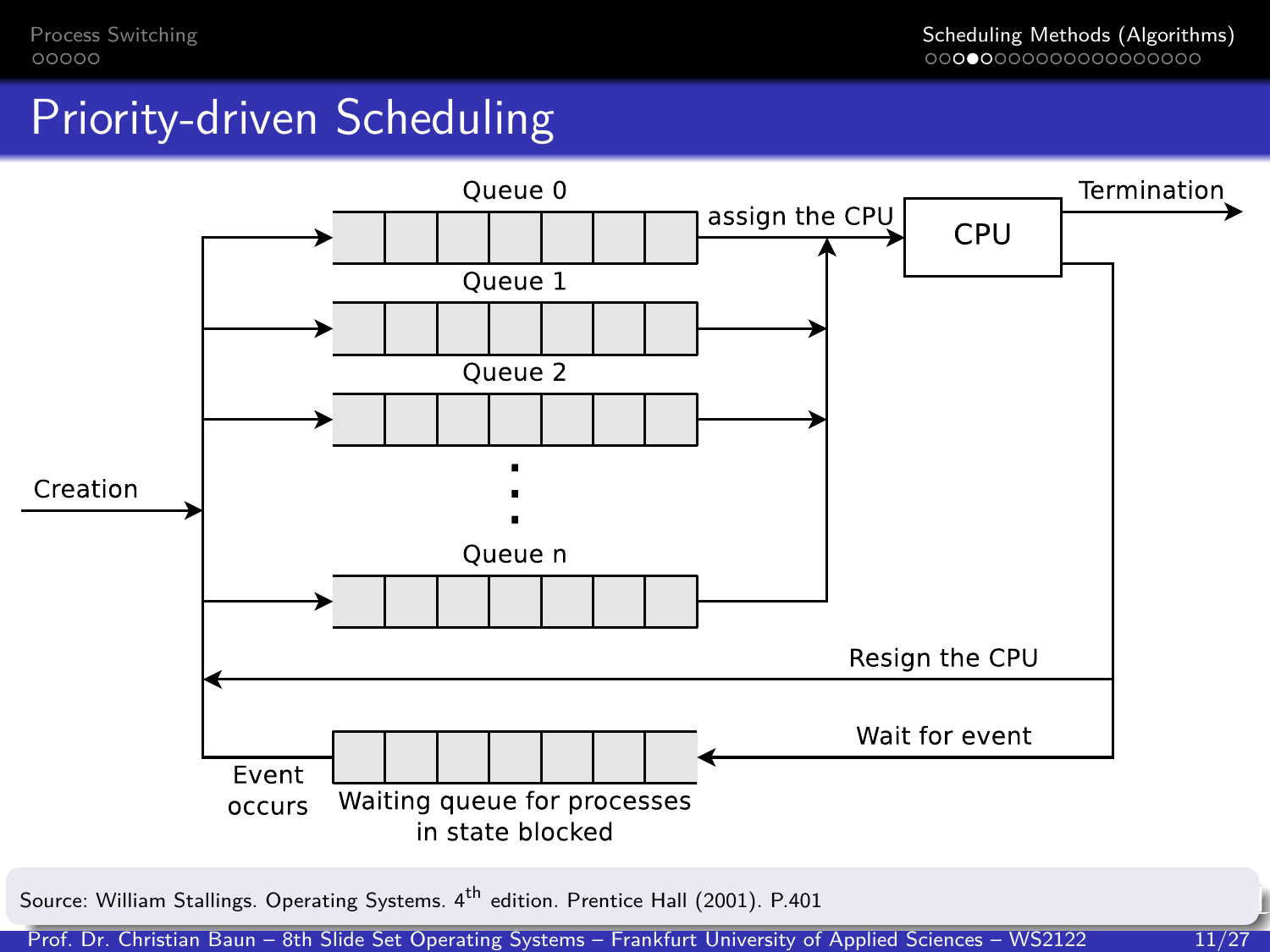### Priority-driven Scheduling – Example

- 4 processes shall be processed on a single CPU/core system
- All processes are at time point 0 in state ready
- **•** Execution order of the processes as Gantt chart (timeline)

|   | Process   CPU time   Priority |    |
|---|-------------------------------|----|
|   | 8 ms                          |    |
| R | 4 ms                          | 15 |
|   | 7 ms                          |    |
|   | $13 \text{ ms}$               |    |



0 The CPU time is the time that the process needs to access the CPU to complete its execution

0 Runtime  $=$  ... lifetime"  $=$  time period between the creation and the termination of a process  $=$  (CPU time  $+$  waiting time)



| $\sim$<br>ume: |  |  |
|----------------|--|--|

Avg. runtime  $=\frac{32+4+11+24}{4}$ <sup>4</sup> = 17*.*75 ms

#### Waiting time of the processes

| <b>Process</b> |  |  |
|----------------|--|--|
| Waiting time   |  |  |

Avg. waiting time  $=\frac{24+0+4+11}{4}$  $= 9.75$  ms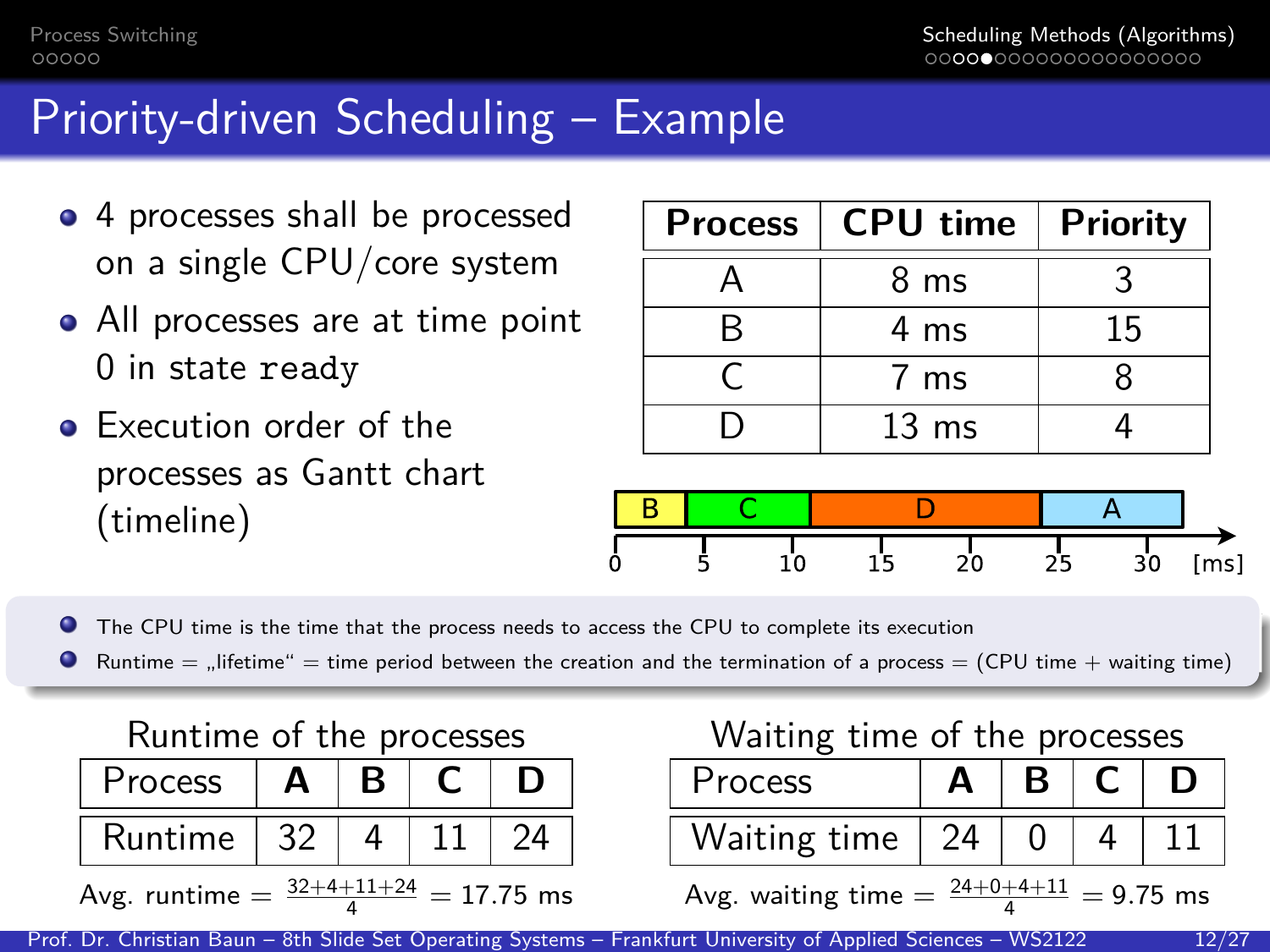## First Come First Served (FCFS)

- Works according to the principle **First In First Out** (FIFO)
- Running processes are not interrupted
	- It is **non-preemptive scheduling**
- FCFS is **fair**
	- All processes are executed
- The **average waiting time may be very high** under certain circumstances
	- Processes with short execution time may need to wait for a long time if processes with long execution times have arrived before
- FCFS/FIFO can be used for batch processing ( $\implies$  slide set 1)
- FIFO is used in Linux for non-preemptive "real-time" processes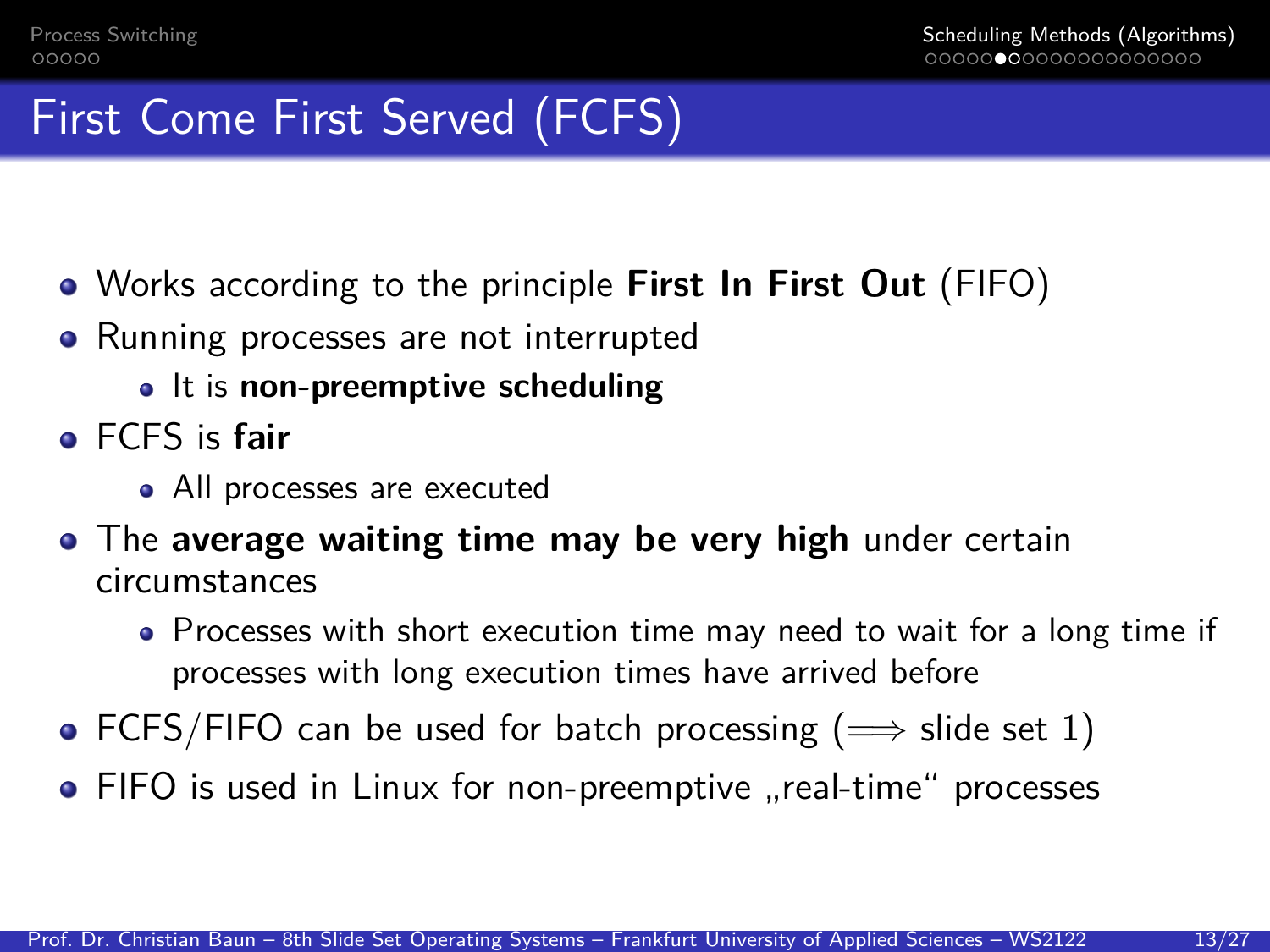### First Come First Served – Example

- 4 processes shall be processed on a single CPU/core system
- **•** Execution order of the processes as Gantt chart (timeline)

|                 | Process   CPU time   Creation time |
|-----------------|------------------------------------|
| 8 ms            | 0 <sub>ms</sub>                    |
| 4 ms            | $1 \text{ ms}$                     |
| $7 \text{ ms}$  | 3 <sub>ms</sub>                    |
| $13 \text{ ms}$ | $5 \text{ ms}$                     |



The CPU time is the time that the process needs to access the CPU to complete its execution 0

 $\bullet$ Runtime  $=$  "lifetime"  $=$  time period between the creation and the termination of a process  $=$  (CPU time  $+$  waiting time)

Runtime of the processes

| Process | А | В |  |
|---------|---|---|--|
| Runtime | 8 |   |  |

Avg. runtime  $=\frac{8+11+16+27}{4}=15.5$  ms

Waiting time of the processes

| Process      | в |  |
|--------------|---|--|
| Waiting time |   |  |

Avg. waiting time  $= \frac{0+7+9+14}{4} = 7.5$  ms

Prof. Dr. Christian Baun – 8th Slide Set Operating Systems – Frankfurt University of Applied Sciences – WS2122 14/27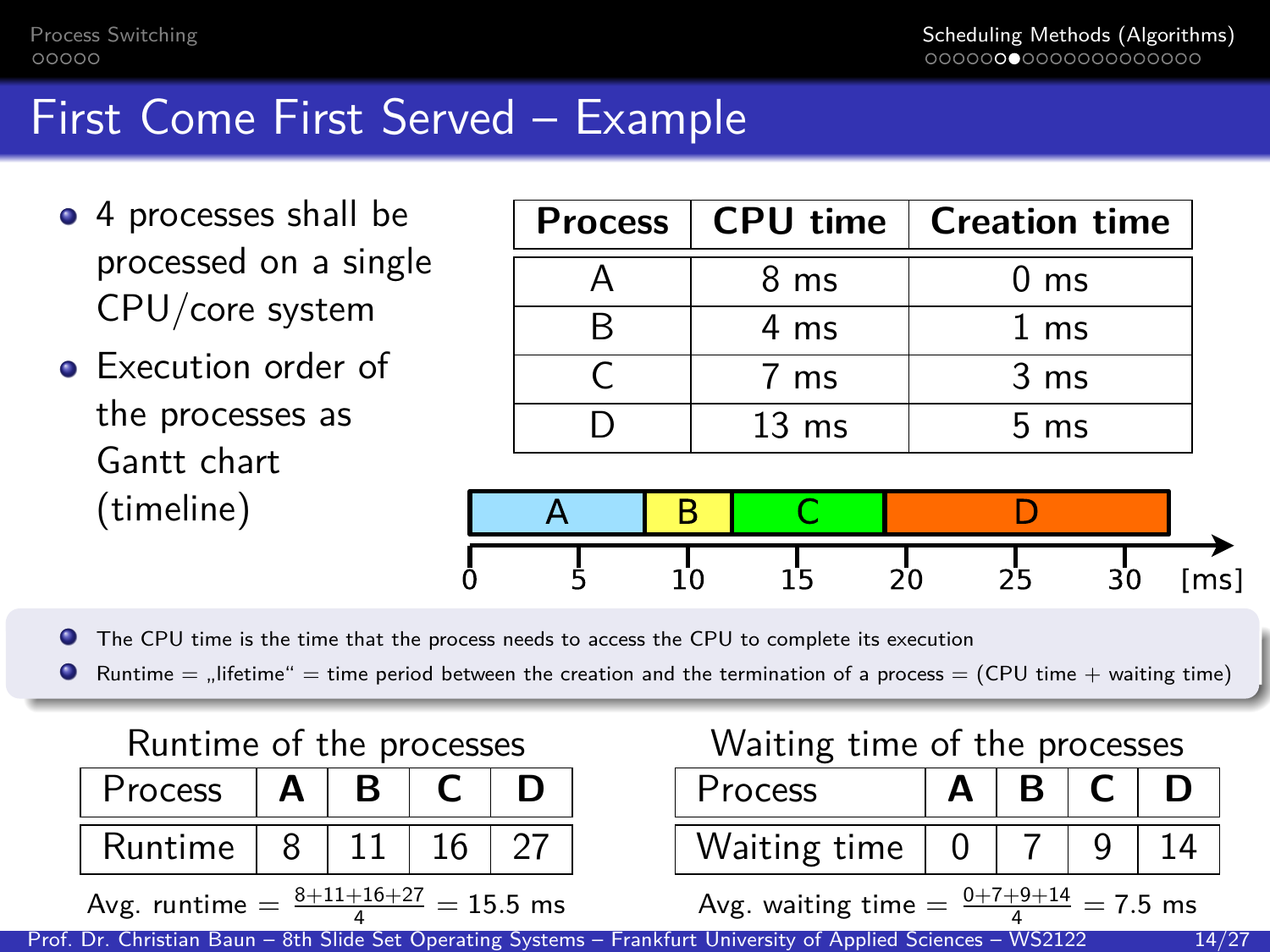[Process Switching](#page-2-0) [Scheduling Methods \(Algorithms\)](#page-7-0)

# Round Robin – RR  $(1/2)$

- **•** Time slices with a fixed duration are specified
- The processes are queued in a cyclic queue according to the FIFO principle
	- The first process of the queue gets the CPU assigned for the duration of a time slice
	- After the expiration of the time slice, the process gets the CPU resigned and it is positioned at the end of the queue
	- Whenever a process is completed successfully, it is removed from the queue



- The CPU time is distributed **fair** among the processes
- RR with time slice size  $\infty$  behaves like FCFS

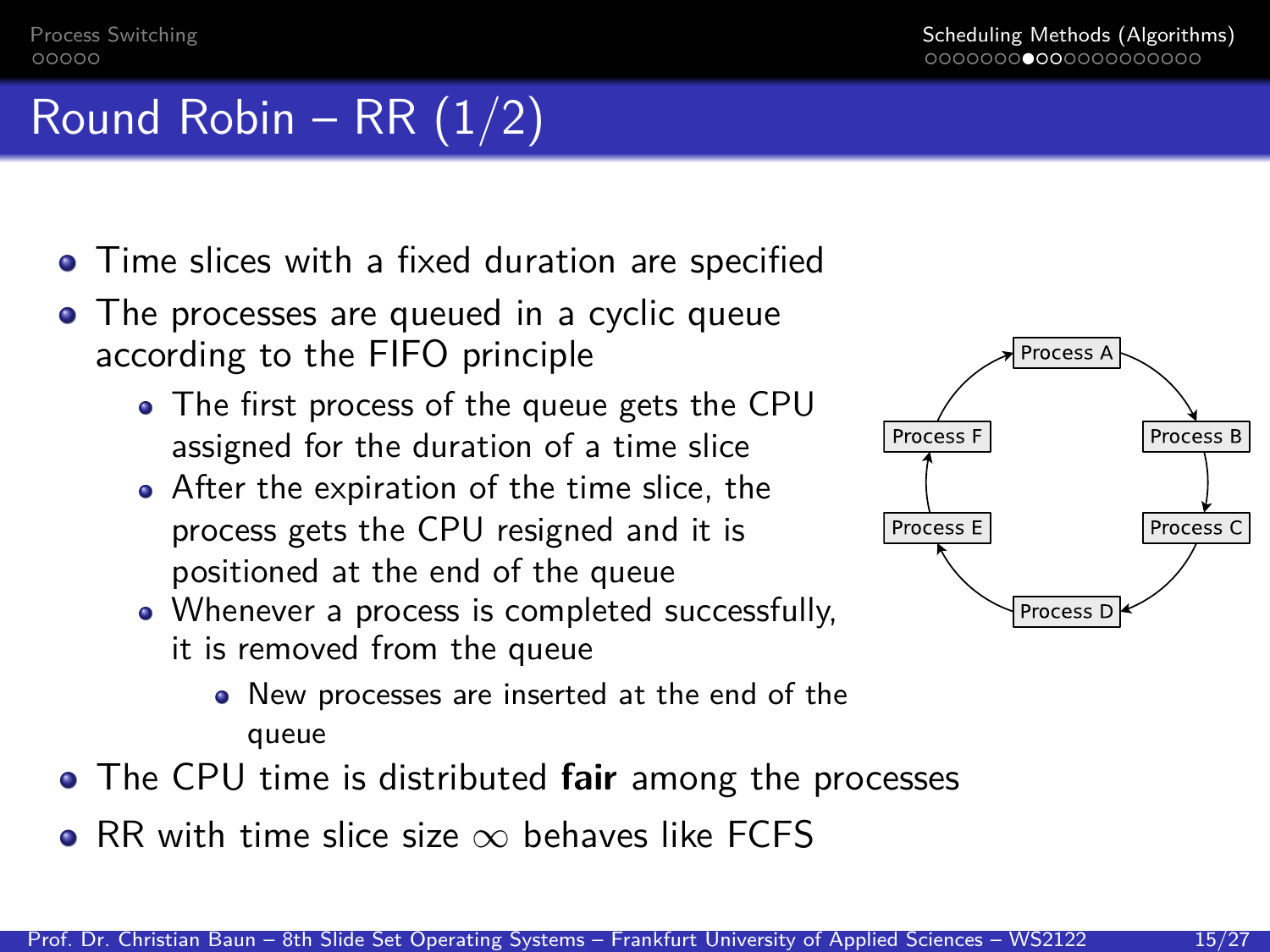# Round Robin – RR (2/2)

- The longer the execution time of a process is, the more rounds are required for its complete execution
- The size of the time slices influences the performance of the system
	- The shorter they are, the more process switches must take place  $\implies$  Increased overhead
	- The longer they are, the more gets the simultaneousness lost  $\implies$  The system hangs/becomes jerky
- The size of the time slices is usually in single or double-digit millisecond range
- **Prefers processes with short execution time**
- **Preemptive scheduling method**
- Round Robin scheduling can be used for interactive systems
- Round Robin is used in Linux for preemptive "real-time" processes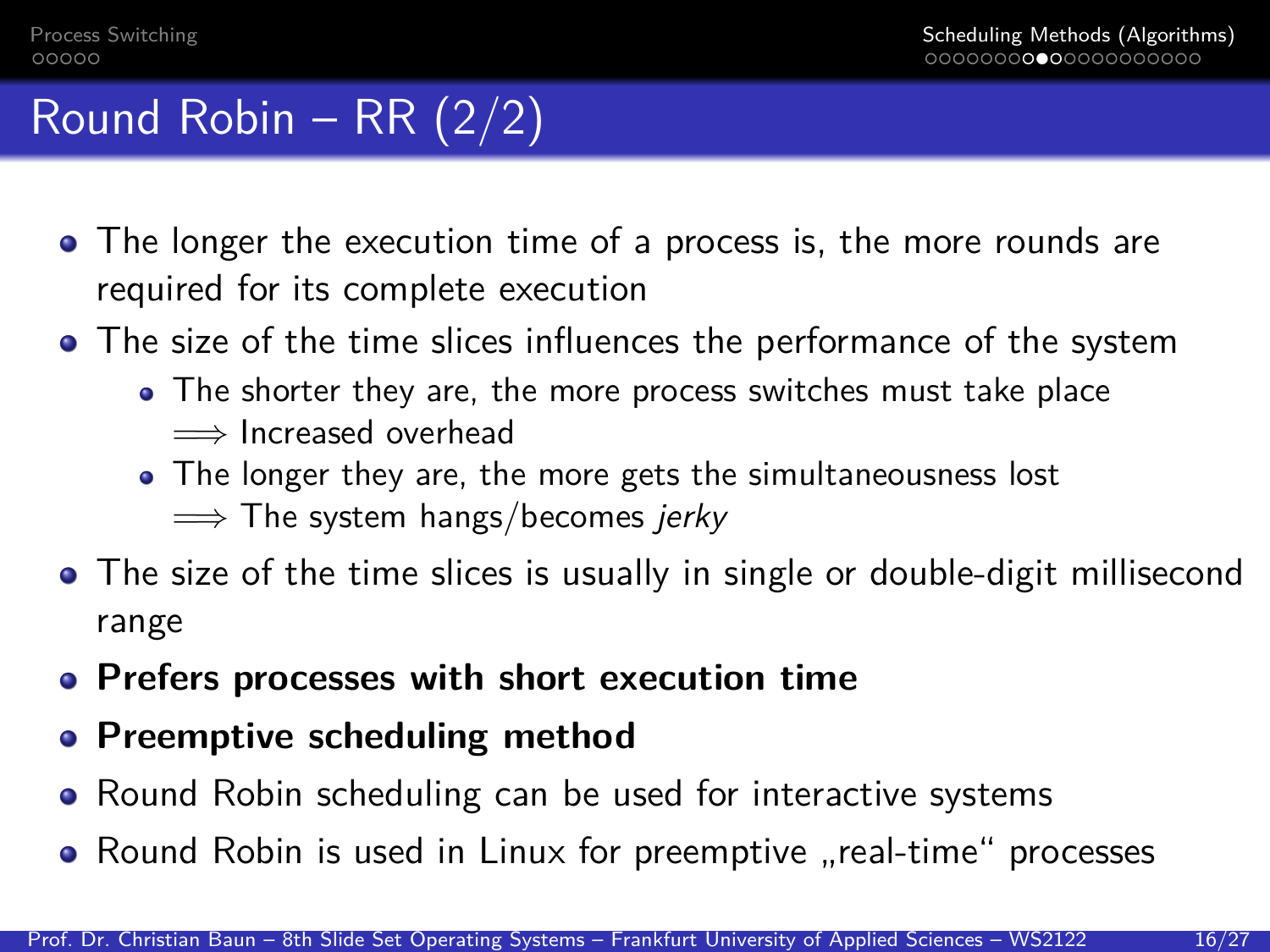#### Round Robin – Example

- 4 processes shall be processed on a single CPU/core system
- All processes are at time point 0 in state ready
- Time quantum  $q = 1$  ms
- **•** Execution order of the processes as Gantt chart (timeline)

| <b>Process</b> | <b>CPU time</b>  |
|----------------|------------------|
|                | 8 ms             |
| R              | 4 ms             |
|                | 7 ms             |
|                | 13 <sub>ms</sub> |



- $\bullet$ The CPU time is the time that the process needs to access the CPU to complete its execution
- **O** Runtime  $=$  "lifetime"  $=$  time period between the creation and the termination of a process  $=$  (CPU time  $+$  waiting time)

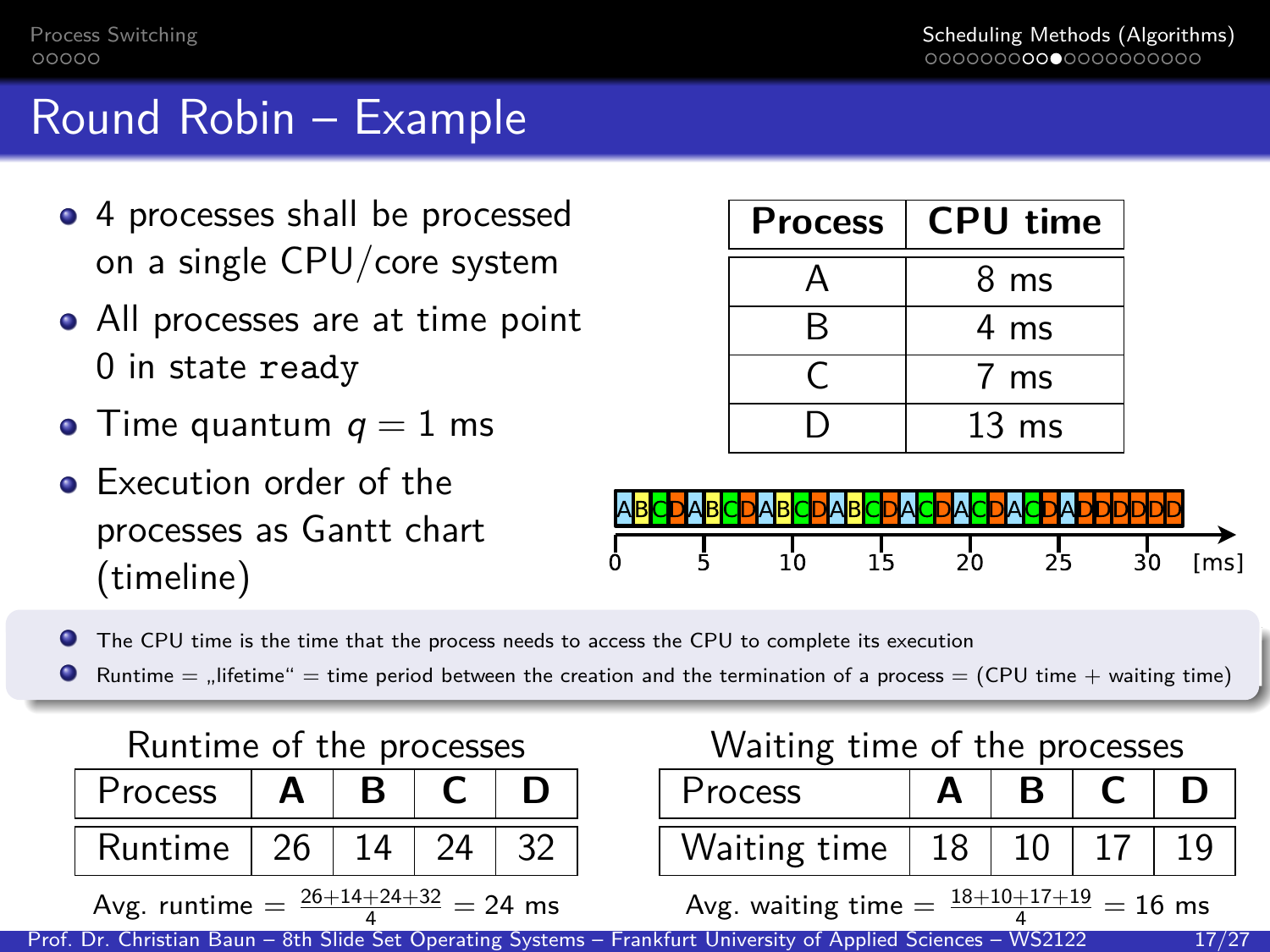# Earliest Deadline First (EDF)

- Objective: processes should comply with their (deadlines) when possible
- Processes in ready state are **arranged according to their deadline**
	- The process with the closest deadline gets the CPU assigned next
- The queue is reviewed and reorganized whenever...
	- a new process switches into state ready
	- or an active process terminates
- Can be implemented as **preemptive and non-preemptive scheduling**
	- Preemptive EDF can be used in real-time operating systems
	- Non-preemptive EDF can be used for batch processing
- EDF is used in Linux for preemptive "real-time" processes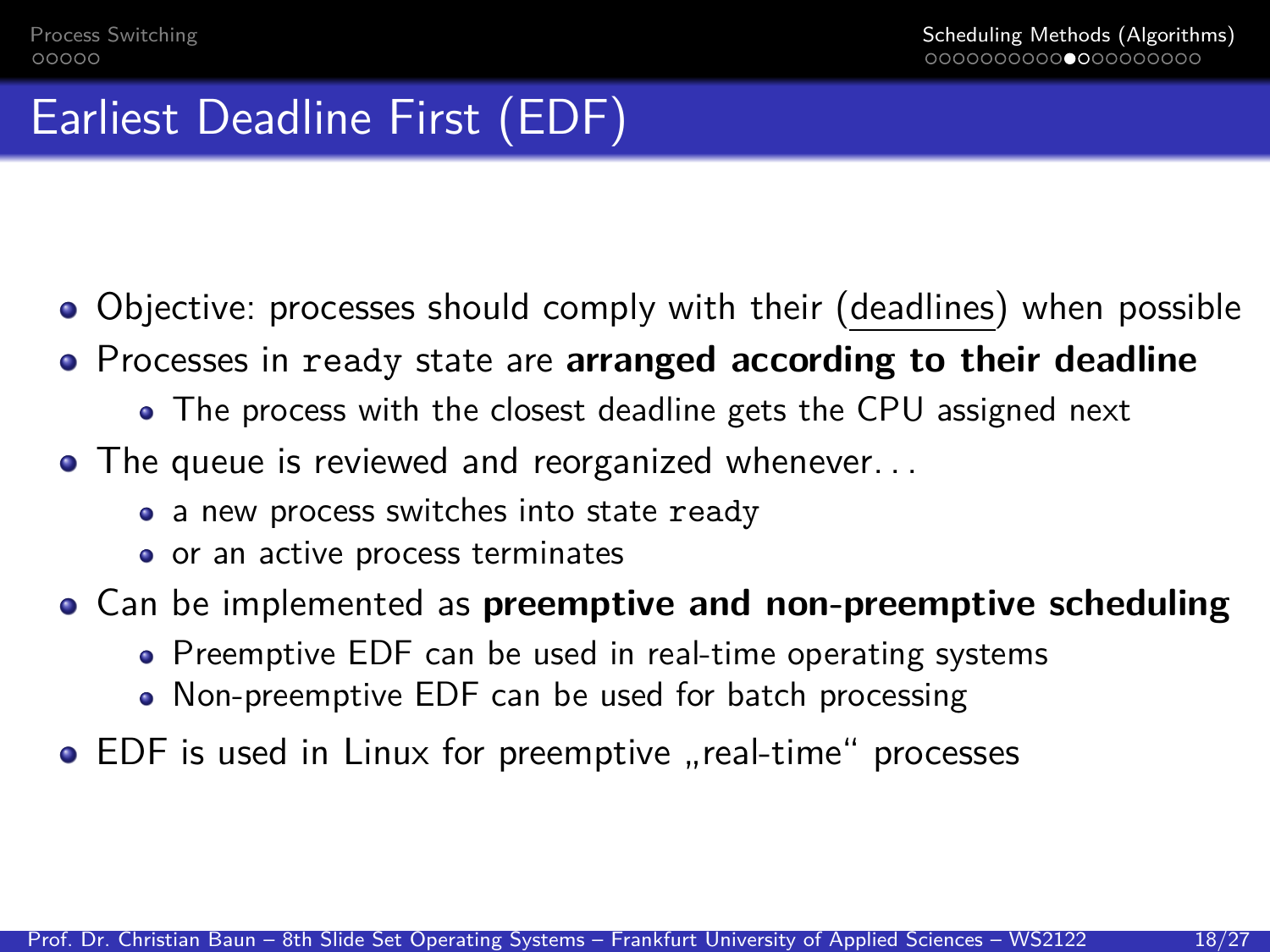### Earliest Deadline First – Example

- 4 processes shall be processed on a single CPU/core system
- All processes are at time point 0 in state ready
- **•** Execution order of the processes as Gantt chart (timeline)

| Process   CPU time   Deadline |                  |      |
|-------------------------------|------------------|------|
|                               | 8 ms             | 25   |
| R                             | 4 ms             | 18   |
|                               | 7 ms             |      |
|                               | 13 <sub>ms</sub> | - 34 |



The CPU time is the time that the process needs to access the CPU to complete its execution

0 Runtime  $=$  "lifetime"  $=$  time period between the creation and the termination of a process  $=$  (CPU time + waiting time)



Avg. runtime  $=\frac{19+11+7+32}{4}$  $= 17.25$  ms

Waiting time of the processes

| Process                                                  |  |  |  | D |  |  |
|----------------------------------------------------------|--|--|--|---|--|--|
| Waiting time                                             |  |  |  |   |  |  |
| Avg. waiting time = $\frac{11+7+0+19}{2}$<br>$= 9.25$ ms |  |  |  |   |  |  |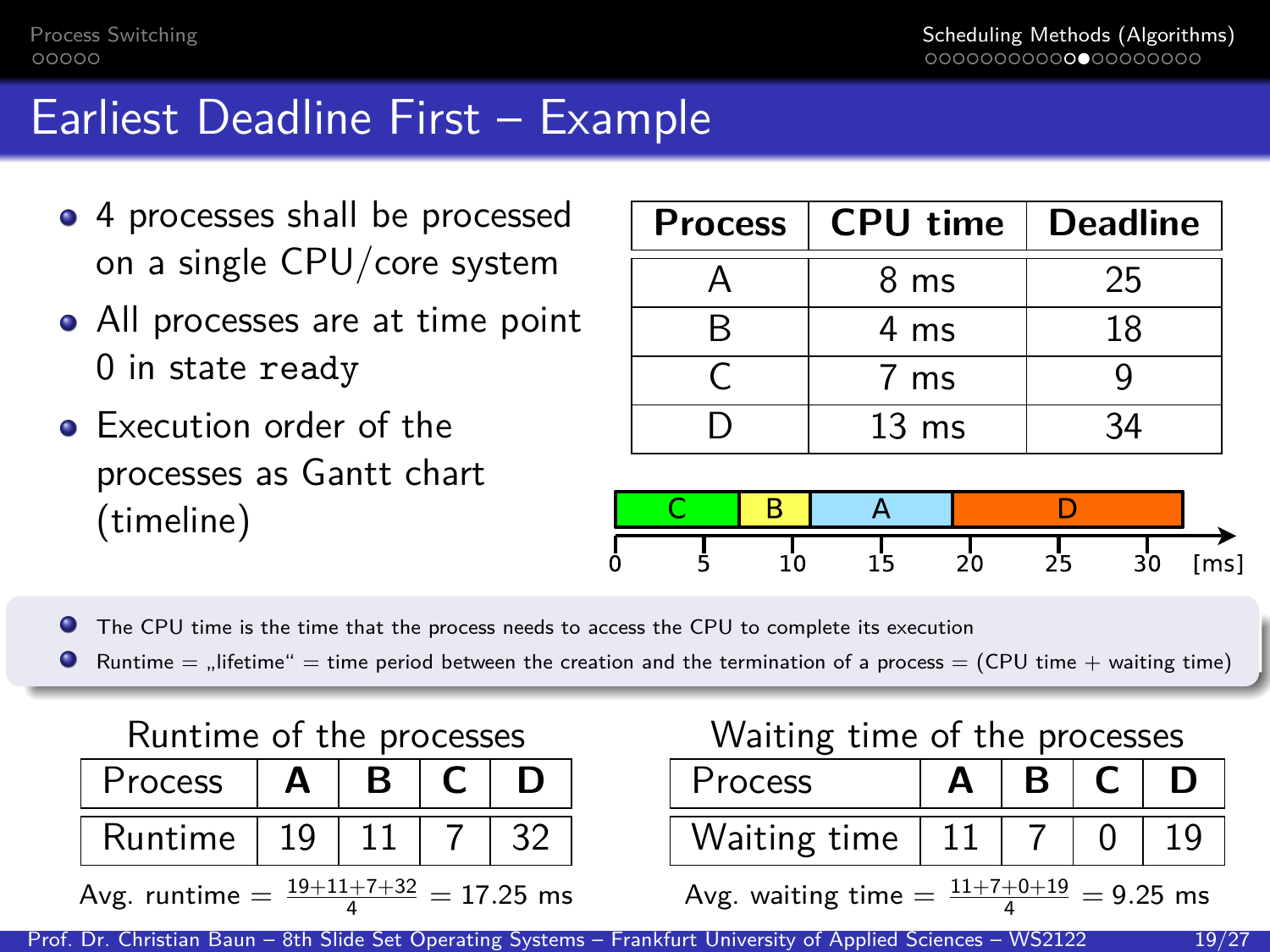# Fair-Share



- **Fair-Share** distributes the available resources between groups of processes in a fair manner
- **•** Special feature:
	- The computing time is allocated to the users and not the processes
	- The computing time, which is allocated to a user, is independent from the number of his processes
- Users get resource shares

#### Fair share is often used in cluster and grid systems

Fair share is implemented in job schedulers and meta-schedulers (e.g. SUN/Oracle/Univa/Altair Grid Engine) for assigning the jobs to resources in grid sites distributing jobs between grid sites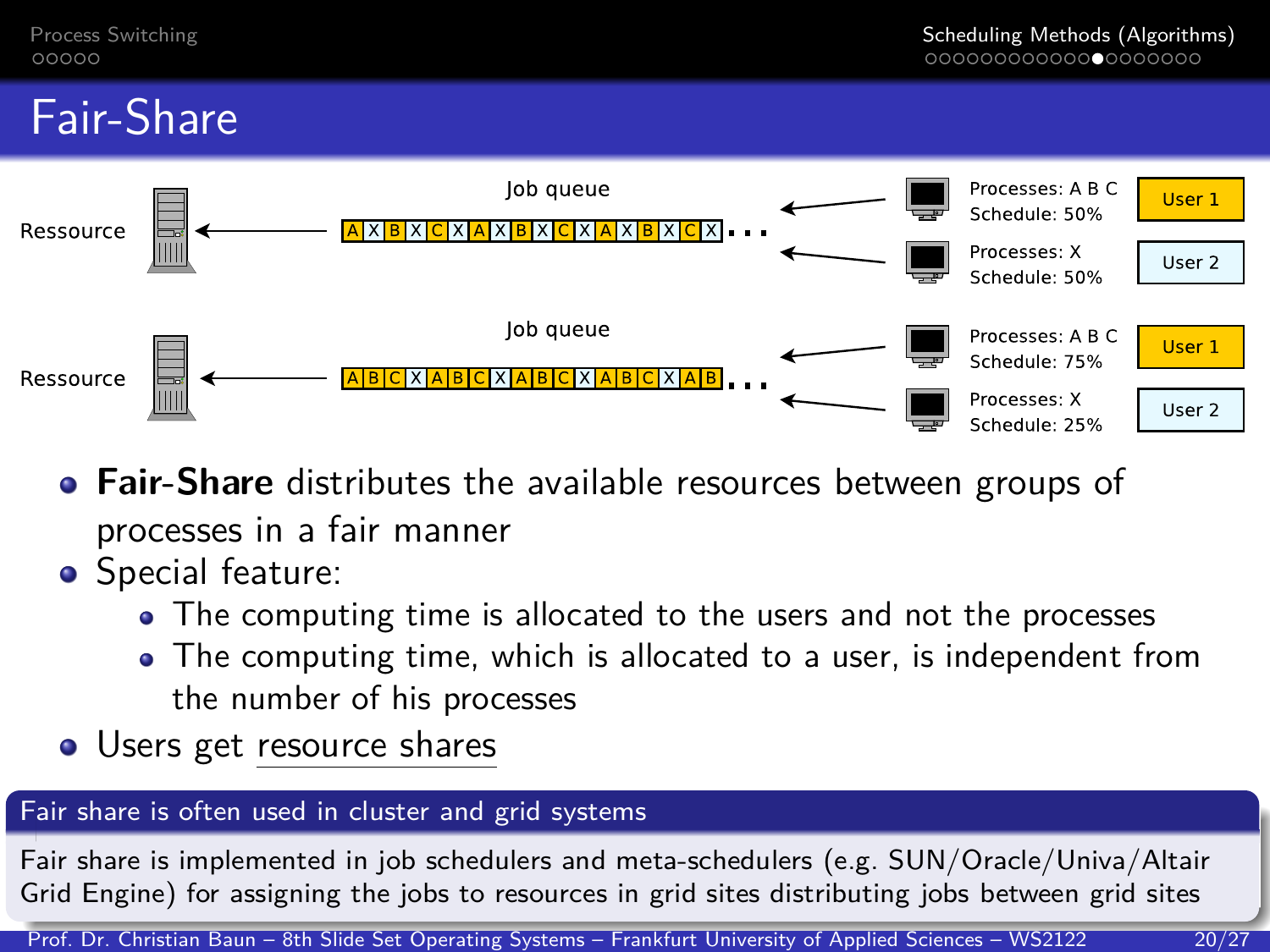# Multilevel Feedback Scheduling (1/2)

- It is **impossible to predict the execution time precisely in advance**
	- Solution: Processes, which utilized much execution time in the past, get **sanctioned**
- **Multilevel feedback scheduling** works with multiple queues
	- Each queue has a different priority or time multiplex (e.g. 70%:15%:10%:5%)
- Each new process is added to the top queue
	- This way it has the highest priority
- **•** Each queue uses Round Robin
	- If a process returns the CPU on voluntary basis, it is added to the same queue again
	- If a process utilized its entire time slice, it is inserted in the next lower queue, with has a lower priority
		- The priorities are therefore **dynamically** assigned with this method
- Multilevel feedback scheduling is **preemptive Scheduling**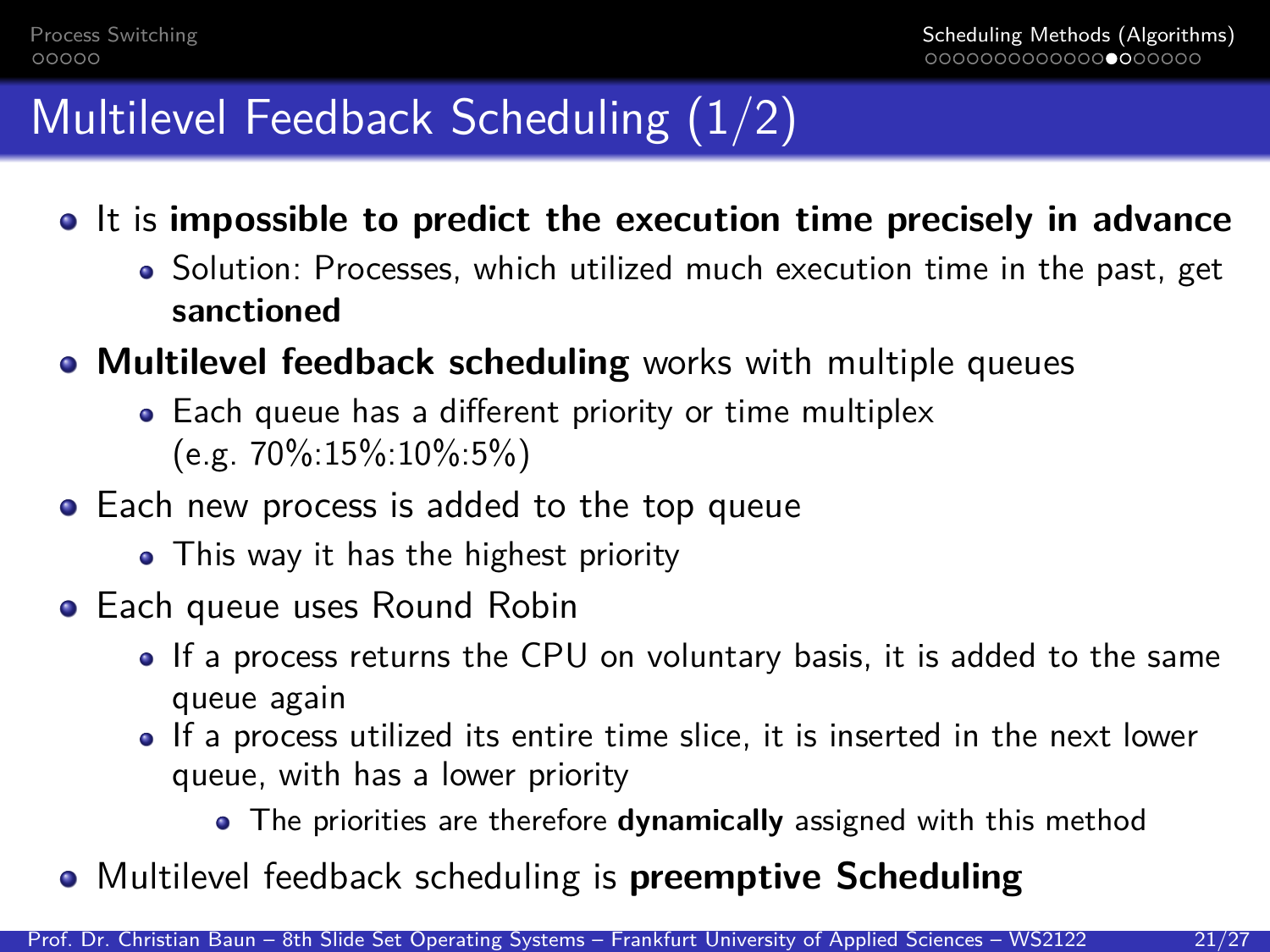# Multilevel Feedback Scheduling (2/2)

- Benefit:
	- **No complicated estimations!**
		- New processes are quickly assigned to a priority category
- **Prefers new processes** over older (longer-running) processes



- Processes with many Input and output operations are preferred because they are inserted in the original queue again when they resigns the CPU on voluntary basis  $\implies$  This way they keep their priority value
- Older, longer-running processes are delayed

Source: William Stallings. Operating Systems. 4<sup>th</sup> edition. Prentice Hall (2001). P.413

Many modern operating systems use variants of multilevel feedback scheduling for the scheduling of the processes. Examples: Linux for "normal" processes (until Kernel 2.4), Mac OS X, FreeBSD, NetBSD and the Windows NT family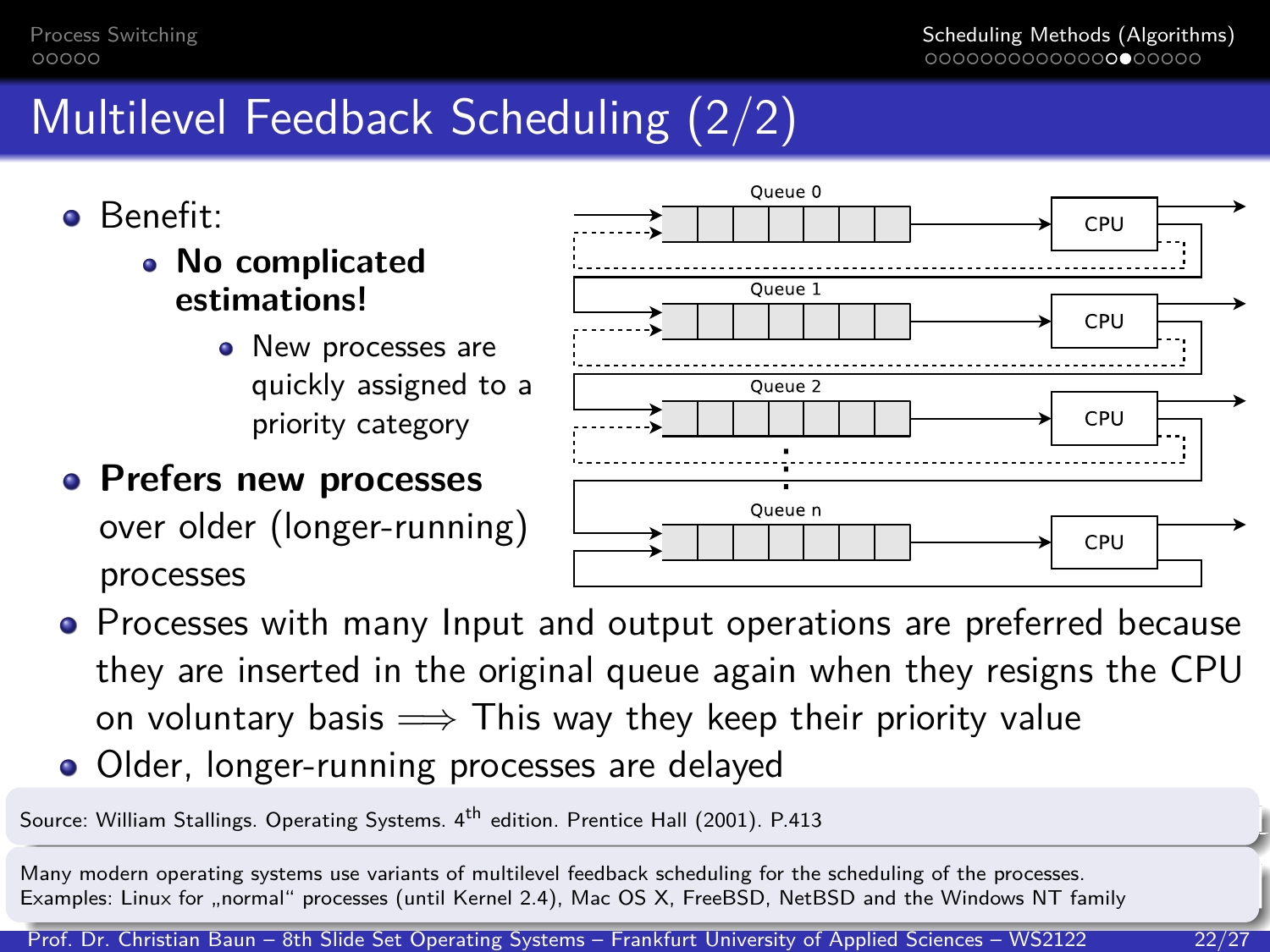# Completely Fair Scheduler (Linux since 2.6.23) – Part 1/4

- The kernel implements a CFS scheduler for every CPU core and maintains a variable **vruntime** (virtual runtime) for every SCHED\_OTHER process
	- The value represents a virtual processor runtime in nanoseconds



Most need of CPU time

Least need of CPU time

• vruntime indicates how long the particular process has already used the CPU core

• The process with the lowest vruntime gets access to the CPU core next

- The management of the processes is done using a **red-black tree** (self-balancing binary search tree)
	- The processes are sorted in the tree by their vruntime values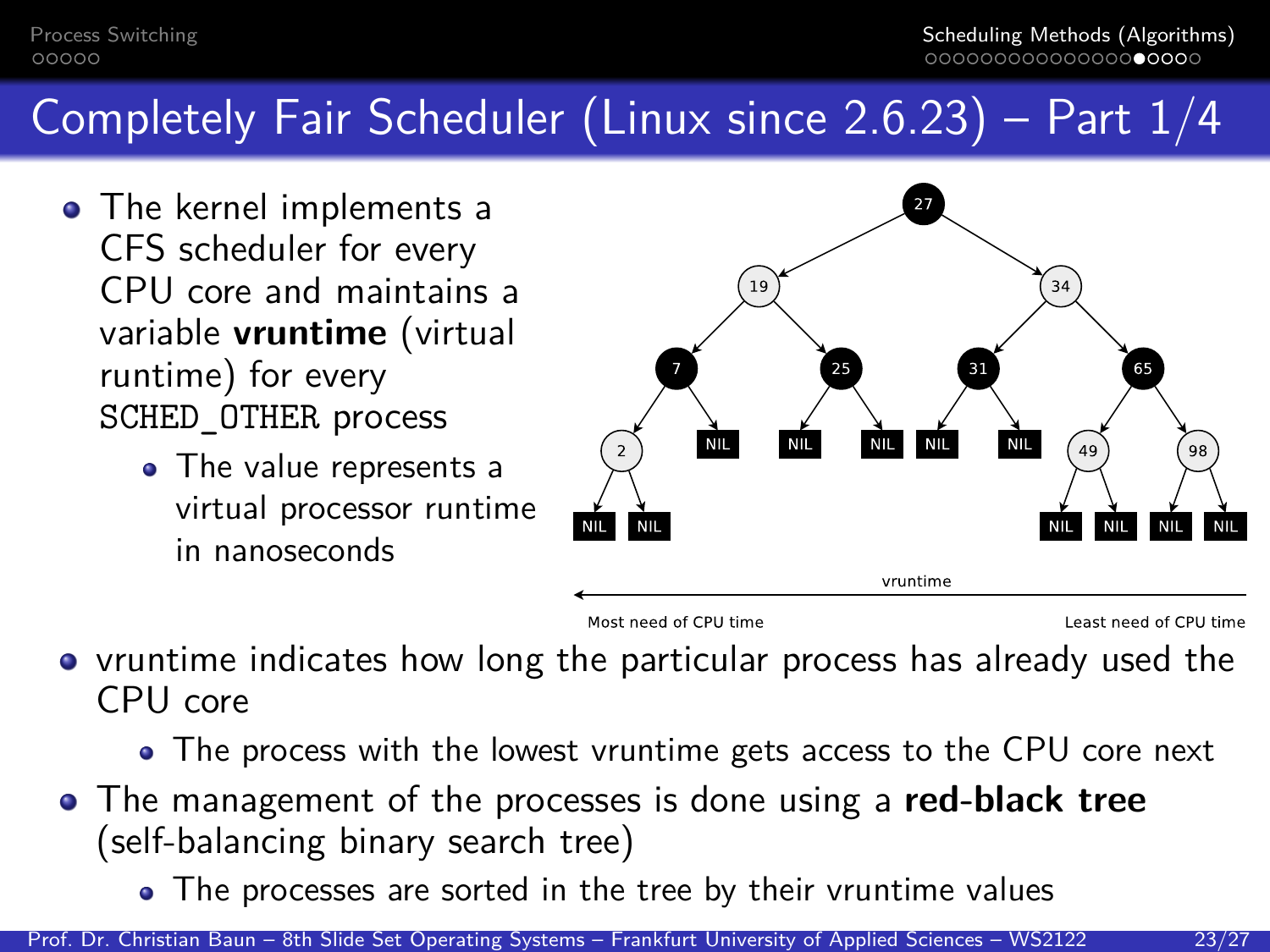## Completely Fair Scheduler (Linux since 2.6.23) – Part 2/4

• Aim: All processes should get a similar (fair) share of computing time of the CPU core they are assigned to  $\implies$  For *n* processes, each process should get 1*/*n of the CPU time



Most need of CPU time

Least need of CPU time

- If a process got the CPU core assigned, it can run until its vruntime value has reached the targeted portion of 1*/*n of the available CPU time
- The scheduler aims for an equal vruntime value for all processes

The CFS scheduler only takes care of the scheduling of the "normal" (non-real-time) processes that are assigned to the scheduling method SCHED\_OTHER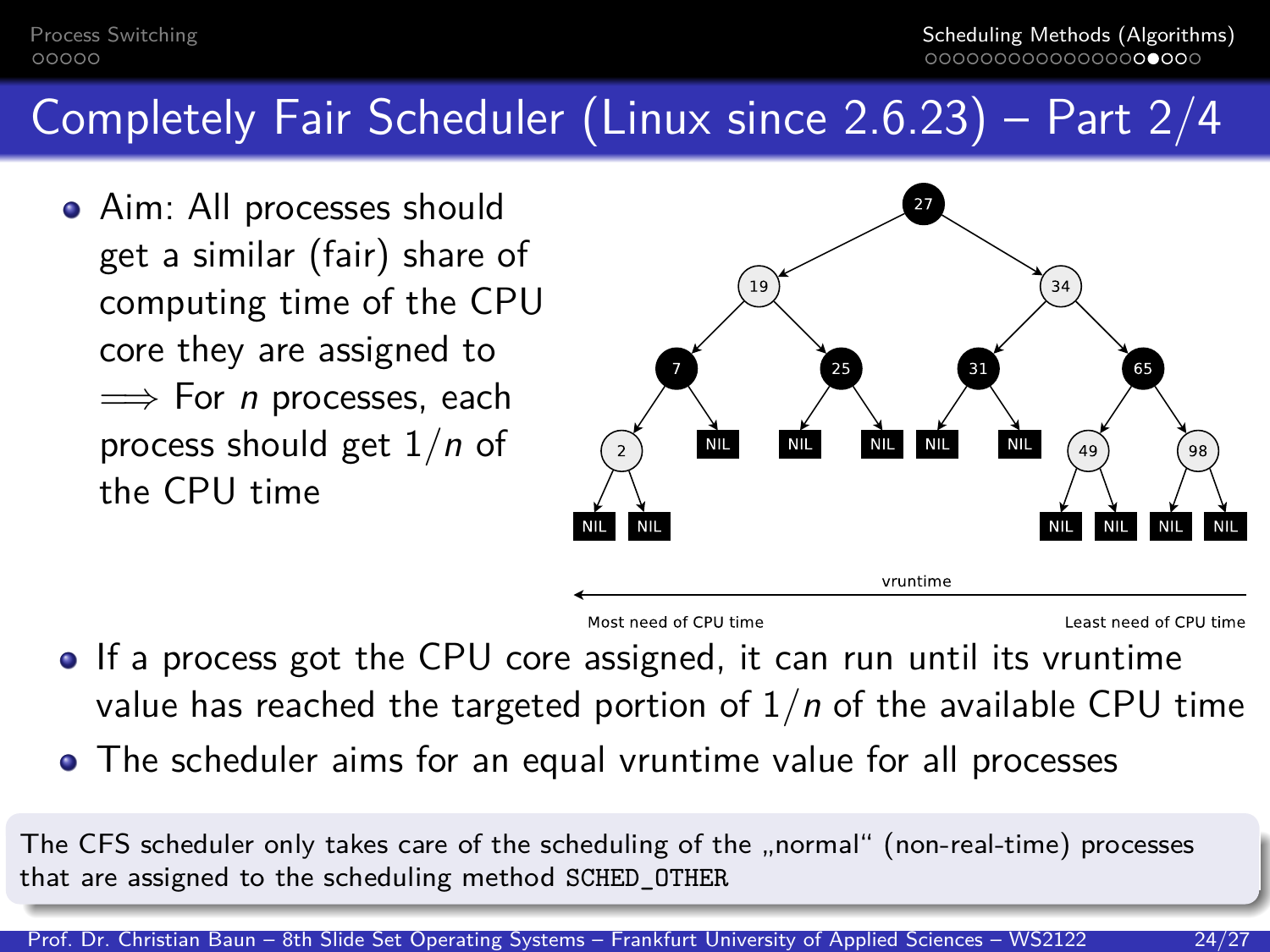## Completely Fair Scheduler (Linux since 2.6.23) – Part 3/4

- The values are the keys of the inner nodes
- leaf nodes (NIL nodes) have no keys and contain no data
- NIL stands for *none*. nothing, null, which means it is a null value or null pointer



- For fairness reasons, the scheduler assigns the CPU core next to the leftmost process in the tree
- If a process gets replaced from the CPU core, the vruntime value is increased by the time the process did run on the CPU core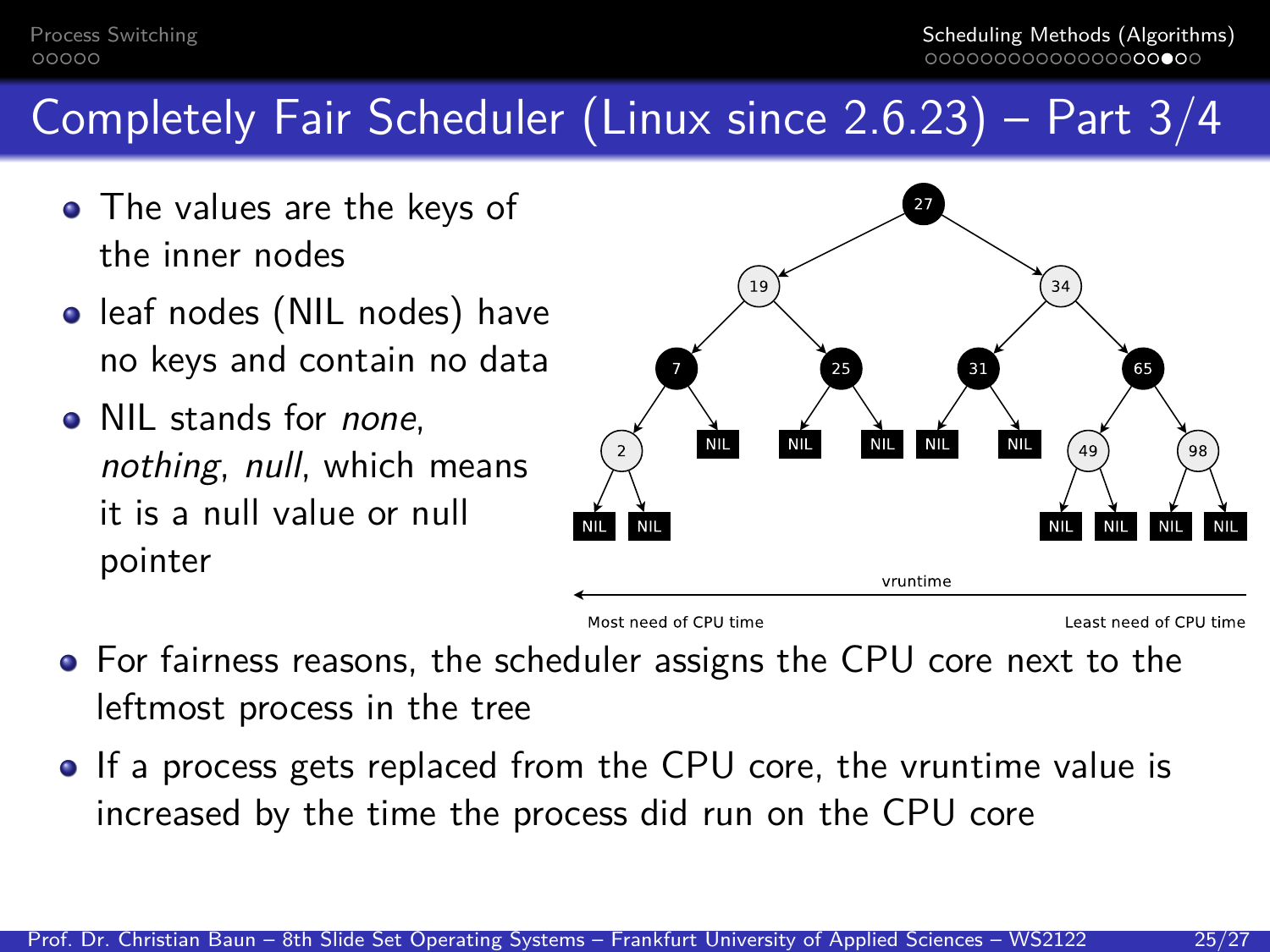# Completely Fair Scheduler (Linux since 2.6.23) – Part 4/4

• The nodes (processes) in the tree move continuously from right to left  $\implies$  fair distribution of CPU resources



- The scheduler takes into account the static process priorities (nice values) of the processes
- The vruntime values are weighted differently depending on the nice value
	- In other words: The virtual clock can run at different speeds